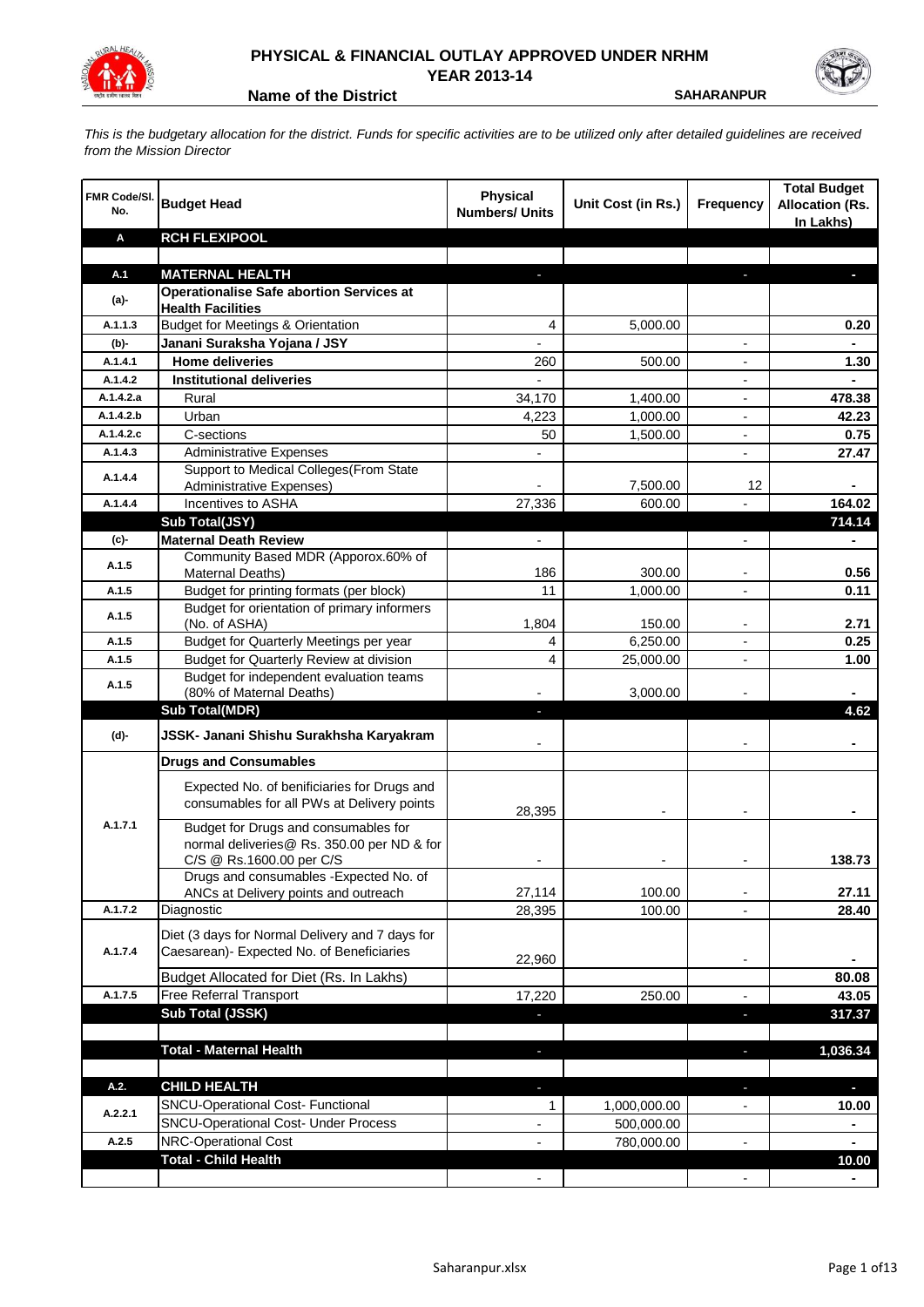| FMR Code/SI.<br>No.  | <b>Budget Head</b>                                                                                                                                                                                                                                                                                            | Physical<br><b>Numbers/ Units</b>                    | Unit Cost (in Rs.) | <b>Frequency</b>              | <b>Total Budget</b><br><b>Allocation (Rs.</b><br>In Lakhs) |
|----------------------|---------------------------------------------------------------------------------------------------------------------------------------------------------------------------------------------------------------------------------------------------------------------------------------------------------------|------------------------------------------------------|--------------------|-------------------------------|------------------------------------------------------------|
| A.3                  | <b>FAMILY PLANNING</b>                                                                                                                                                                                                                                                                                        | $\sim$                                               |                    | $\overline{\phantom{a}}$      | $\sim$                                                     |
| A.3.1                | <b>Terminal/Limiting Methods</b>                                                                                                                                                                                                                                                                              |                                                      |                    |                               |                                                            |
| A.3.1.1              | Orientation workshop, dissemination of<br>manuals on FP standards & quality<br>assurance of sterilisation services, fixed day<br>planning meeting                                                                                                                                                             | 1                                                    | 25,000.00          | $\overline{\phantom{a}}$      | 0.25                                                       |
| A.3.1.2              | Female Sterilisation Camps Proposed                                                                                                                                                                                                                                                                           | 132                                                  | 2,000.00           |                               | 2.64                                                       |
| A.3.1.3              | <b>NSV Camps Proposed</b>                                                                                                                                                                                                                                                                                     | 48                                                   | 3,500.00           |                               | 1.68                                                       |
| A.3.1.4              | <b>Compensation for Female Sterilisation</b>                                                                                                                                                                                                                                                                  | 5,000                                                | 1,000.00           | $\overline{\phantom{a}}$      | 50.00                                                      |
| A.3.1.5              | Compensation for male sterilization/NSV<br>Acceptance                                                                                                                                                                                                                                                         | 500                                                  | 1,500.00           |                               | 7.50                                                       |
| A.3.1.6              | Orientation Workshop on accreditation of<br>private providers to provide sterilization<br>services                                                                                                                                                                                                            | 1                                                    | 10,000.00          | $\blacksquare$                | 0.10                                                       |
| A.3.2                | <b>Spacing Methods</b>                                                                                                                                                                                                                                                                                        |                                                      |                    |                               | ä,                                                         |
| A.3.2.2              | IUD services at health facilities (including<br>fixed day services at Sub Centres-L1)                                                                                                                                                                                                                         | 1                                                    | 3,000.00           | $\overline{\phantom{a}}$      | 0.03                                                       |
| A.3.2.3              | IUD services at health facilities (including<br>fixed day services at Sub Centre-L1 ) No. of<br><b>IUCD</b> insertions                                                                                                                                                                                        | 24,000                                               | 20.00              |                               | 4.80                                                       |
| A.3.3                | POL for Family Planning/ Others (including<br>additional mobility support to surgeon's team<br>if req)-Budget given according to total nos.<br>of Female Sterilization Camps.                                                                                                                                 | 132                                                  | 1,000.00           |                               | 1.32                                                       |
| A.3.5.2              | <b>Performance rewards</b>                                                                                                                                                                                                                                                                                    |                                                      |                    |                               |                                                            |
|                      | Division level: Rs. 11.25 Lakh @ Rs.<br>62,500/- per division (Rs.20,000 for 1st, Rs.<br>15,000 for 2nd and Rs. 10,000 for 3rd<br>position for best performing tubectomy<br>surgeon at each division, Rs. 15,000 for<br>best performing NSV surgeon, and Rs.2000/-<br>for best SN and Rs.500/- for best ANM). |                                                      |                    |                               |                                                            |
|                      |                                                                                                                                                                                                                                                                                                               | 1                                                    | 62,500.00          |                               | 0.63                                                       |
| A.3.5.3              | World Population Day' celebration                                                                                                                                                                                                                                                                             |                                                      |                    |                               |                                                            |
|                      | For District level activities                                                                                                                                                                                                                                                                                 | 1                                                    | 100,000.00         |                               | 1.00                                                       |
|                      | For Block level activities                                                                                                                                                                                                                                                                                    | 11                                                   | 10,000.00          | $\blacksquare$                | 1.10                                                       |
| A.3.5.4<br>A.3.5.4.2 | Other strategies/ activities<br>Orientation of district nodal officers for<br>change in FP Beema Policy-No. of<br>Workshops                                                                                                                                                                                   | 1                                                    | 10,000.00          |                               | 0.10                                                       |
|                      | <b>Total -Family Planning</b>                                                                                                                                                                                                                                                                                 | $\overline{\phantom{a}}$<br>$\overline{\phantom{a}}$ |                    | ٠<br>$\overline{\phantom{a}}$ | 71.15                                                      |
| A.4                  | ADOLESCENT REPRODUCTIVE AND<br><b>SEXUAL HEALTH / ARSH</b>                                                                                                                                                                                                                                                    |                                                      |                    | $\blacksquare$                |                                                            |
| A.4.1.4              | <b>Operating Expenses</b>                                                                                                                                                                                                                                                                                     |                                                      |                    |                               |                                                            |
|                      | For Existing Clinics                                                                                                                                                                                                                                                                                          | 2                                                    | 2,500.00           | 12                            | 0.60                                                       |
| A.4.2                | <b>School Health programme</b>                                                                                                                                                                                                                                                                                |                                                      |                    | $\overline{a}$                |                                                            |
| A.4.2.1              | Dissemination of Guidelines for School<br>Health Programme (14 Nos. for each Block<br>and 7 Nos. for District Level)                                                                                                                                                                                          | 161                                                  | 75.00              | 1                             | 0.12                                                       |
| A.4.2.2              | Convergence Meeting at Block level (Twice<br>in a year)                                                                                                                                                                                                                                                       | 11                                                   | 2,500.00           | 2                             | 0.55                                                       |
| A.4.2.3              | Mobility Support (For Block Level)                                                                                                                                                                                                                                                                            | 11                                                   | 25,000.00          | 6                             | 16.50                                                      |
| A.4.3                | Other strategies/activities                                                                                                                                                                                                                                                                                   | $\overline{\phantom{a}}$                             |                    | -                             | ۰                                                          |
| A.4.3.2              | <b>Menstrual Hygiene</b>                                                                                                                                                                                                                                                                                      | $\overline{\phantom{0}}$                             |                    | ٠                             | ۰                                                          |
|                      | No.of Blocks                                                                                                                                                                                                                                                                                                  | 11                                                   |                    |                               |                                                            |
|                      | No.of ASHAs                                                                                                                                                                                                                                                                                                   | 2,695                                                |                    |                               |                                                            |
|                      | One Planning & Sensitization meeting at<br>Dist.level @Rs.5000/-meeting                                                                                                                                                                                                                                       | 1                                                    | 5,000.00           |                               | 0.05                                                       |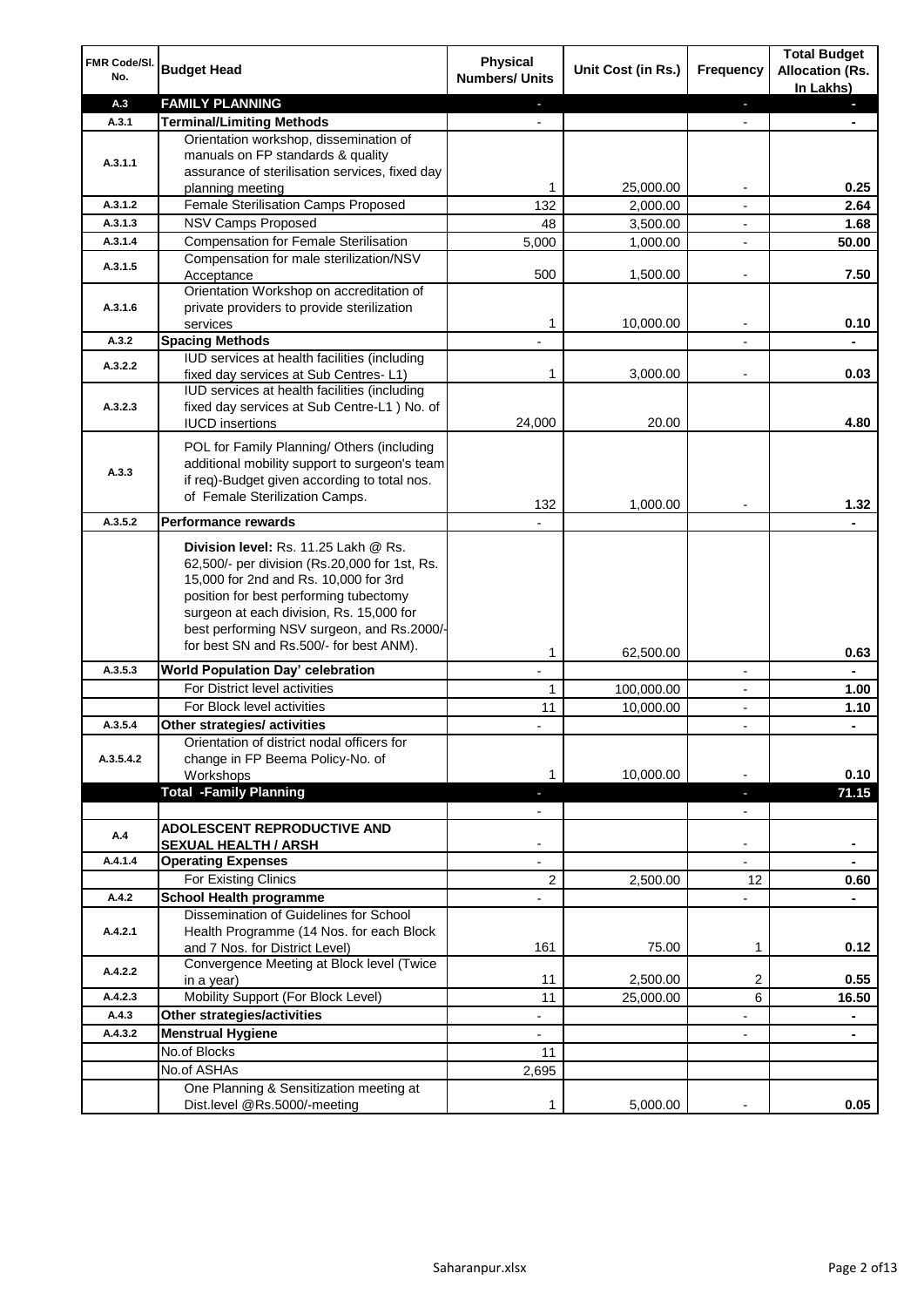| FMR Code/SI.<br>No.        | <b>Budget Head</b>                                                                                       | <b>Physical</b><br><b>Numbers/ Units</b> | Unit Cost (in Rs.)     | Frequency                | <b>Total Budget</b><br><b>Allocation (Rs.</b><br>In Lakhs) |
|----------------------------|----------------------------------------------------------------------------------------------------------|------------------------------------------|------------------------|--------------------------|------------------------------------------------------------|
|                            | One Review & Refresher meeting at<br>Dist.level @Rs.5000/-meeting                                        | 1                                        | 5,000.00               |                          | 0.05                                                       |
|                            | Reporting Register for District & Blocks                                                                 |                                          |                        |                          |                                                            |
|                            | @Rs.30/-register                                                                                         | 12                                       | 30.00                  |                          | 0.004                                                      |
|                            | Reporting Register for ASHA @Rs.30/-regist                                                               | 2,695                                    | 30.00                  |                          | 0.81                                                       |
|                            | Storage Almirahs for District & Blocks<br>@Rs.5000/- Almirahs                                            | 12                                       | 5,000.00               | $\overline{\phantom{a}}$ | 0.60                                                       |
|                            | 2 Flex banner with hanging rod per                                                                       |                                          |                        |                          |                                                            |
|                            | block/Dist.@Rs.500/-banner                                                                               | 24                                       | 500.00                 |                          | 0.12                                                       |
|                            | <b>Sub-total ARSH</b>                                                                                    |                                          |                        | $\sim$                   | 19.40                                                      |
| A.5                        | <b>URBAN RCH (focus on Urban slums)</b>                                                                  |                                          |                        |                          | a.                                                         |
| A.5.2                      | Human Resource for Urban Health                                                                          |                                          |                        |                          |                                                            |
| A.5.2.1                    | Doctors/Mos                                                                                              | 8                                        | 36,000.00              | 6                        | 17.28                                                      |
| A.5.2.4                    | <b>ANM</b>                                                                                               | 8                                        | 9,900.00               | 6                        | 4.75                                                       |
| A.5.2.5<br>A.5.2.12        | <b>Staff Nurse</b><br>Sweeper cum Choukidar                                                              | 8<br>8                                   | 16,500.00              | 6<br>6                   | 7.92                                                       |
| A.5.3                      | Operating expenses for UHP and UHC                                                                       |                                          | 4,950.00               |                          | 2.38<br>$\blacksquare$                                     |
|                            | Rent @7000/Month/Centre                                                                                  | 8                                        | 7,000.00               | 6                        | 3.36                                                       |
|                            | Telephone Bills @ 1000/Month/Centre                                                                      | 8                                        | 1,000.00               | 6                        | 0.48                                                       |
|                            | Electricity Bills @ 1500/Month/Centre                                                                    | 8                                        | 1,500.00               | 6                        | 0.72                                                       |
|                            | Contingency @ 500/Month/Centre                                                                           | 8                                        | 500.00                 | 6                        | 0.24                                                       |
|                            | <b>Total- Urban Health</b>                                                                               | $\overline{\phantom{a}}$                 |                        | ×                        | 37.13                                                      |
|                            |                                                                                                          |                                          |                        |                          | $\blacksquare$                                             |
| A.7                        | <b>PNDT Activities</b>                                                                                   | ٠                                        |                        | ٠                        | ٠                                                          |
| A.7.1                      | <b>Support to PC-PNDT Cells</b>                                                                          | $\blacksquare$                           |                        | $\blacksquare$           | $\blacksquare$                                             |
|                            | <b>Divisional Level</b>                                                                                  | $\blacksquare$                           |                        |                          |                                                            |
|                            | Remuneration of Data Assistant (At Each<br>Division PC-PNDT Cell)                                        | 1                                        | 17,000.00              | 12                       | 2.04                                                       |
|                            | Contingency for the operation of cell @<br>Rs.20000/-                                                    | 1                                        | 20,000.00              | 1                        | 0.20                                                       |
|                            | One time office setup cost @ Rs.100000/-                                                                 | $\mathbf{1}$                             | 100,000.00             | 1                        | 1.00                                                       |
|                            | <b>District Level</b>                                                                                    |                                          |                        |                          |                                                            |
|                            | Remuneration of Data Entry Operator (At                                                                  |                                          |                        |                          |                                                            |
|                            | Each District PC-PNDT Cell)                                                                              | 1                                        | 10,000.00              | 12                       | 1.20                                                       |
|                            | Contingency for the operation of cell @<br>Rs.20000/-                                                    | 1                                        | 20,000.00              | 1                        | 0.20                                                       |
|                            | One time office setup cost @ Rs. 50000/-                                                                 | $\mathbf{1}$                             | 50,000.00              | 1                        | 0.50                                                       |
| A.7.2                      | <b>Other PNDT activities</b><br>Visit of division level inspection committees                            |                                          |                        |                          |                                                            |
| A.7.2.3                    | (TA/DA of Additional Director will be<br>incurred from this amount) @ Rs.30000 for<br>10 visit in a year | 1                                        | 3,000.00               | 10                       | 0.30                                                       |
| A.7.2.8                    | Orientation of members of the district<br>advisory committees at Division Levels (No.<br>of Workshops)   | 1                                        | 25,000.00              | 1                        | 0.25                                                       |
|                            | District Level Sensitization (No. of                                                                     |                                          |                        |                          |                                                            |
| A.7.2.10                   | Workshops)                                                                                               | 1                                        | 10,000.00              |                          | 0.10                                                       |
|                            | <b>Total- PC-PNDT</b>                                                                                    |                                          |                        |                          | 5.79                                                       |
|                            |                                                                                                          |                                          |                        |                          |                                                            |
| A.8                        | <b>Human Resources</b>                                                                                   |                                          |                        |                          | a,                                                         |
| A.8.1                      | <b>Contractual Staff &amp; Services</b><br>Honoraria for ANMs at Sub Centres                             |                                          |                        |                          |                                                            |
| A.8.1.1.1.f<br>A.8.1.1.2.f | Honoraria for Staff Nurses - SNCU                                                                        | 30<br>8                                  | 10,000.00<br>16,500.00 | 6<br>6                   | 18.00<br>7.92                                              |
| A.8.1.1.2.f                | Honoraria for Staff Nurses -NRC                                                                          |                                          |                        | 6                        |                                                            |
| A.8.1.2.1                  | Honoraria for Laboratory Technicians                                                                     | 5                                        | 16,500.00<br>11,880.00 | 6                        | 3.56                                                       |
| A.8.1.3.5.d                | Honoraria for Paediatricians- Child Health                                                               | 3                                        | 48,000.00              | 6                        | 8.64                                                       |
| A.8.1.3.7                  | Honoraria for Dental Doctors                                                                             | $\mathbf{1}$                             | 35,000.00              | 6                        | 2.10                                                       |
|                            | Honoraria for M.O. (Training Coordinators for                                                            |                                          |                        |                          |                                                            |
| A.8.1.5.8                  | training NRCs/SNCUs)                                                                                     |                                          | 36,000.00              | 6                        | ۰                                                          |
| A.8.1.7.2                  | Honoraria for X-Ray Technicians                                                                          |                                          | 11,800.00              | 6                        |                                                            |
| A.8.1.7.4                  | <b>School Health Teams (Exclusively for SH)</b>                                                          |                                          |                        |                          | $\blacksquare$                                             |
| A.8.1.7.4.a                | <b>Honoraria for Medical Officers</b>                                                                    | $\overline{\phantom{a}}$                 |                        |                          | ۰                                                          |
|                            | No. of MBBS Doctors-Existing                                                                             | 1                                        | 36,000.00              | 6                        | 2.16                                                       |
|                            | No. of MBBS Doctors-New                                                                                  | 10                                       | 36,000.00              | 2                        | 7.20                                                       |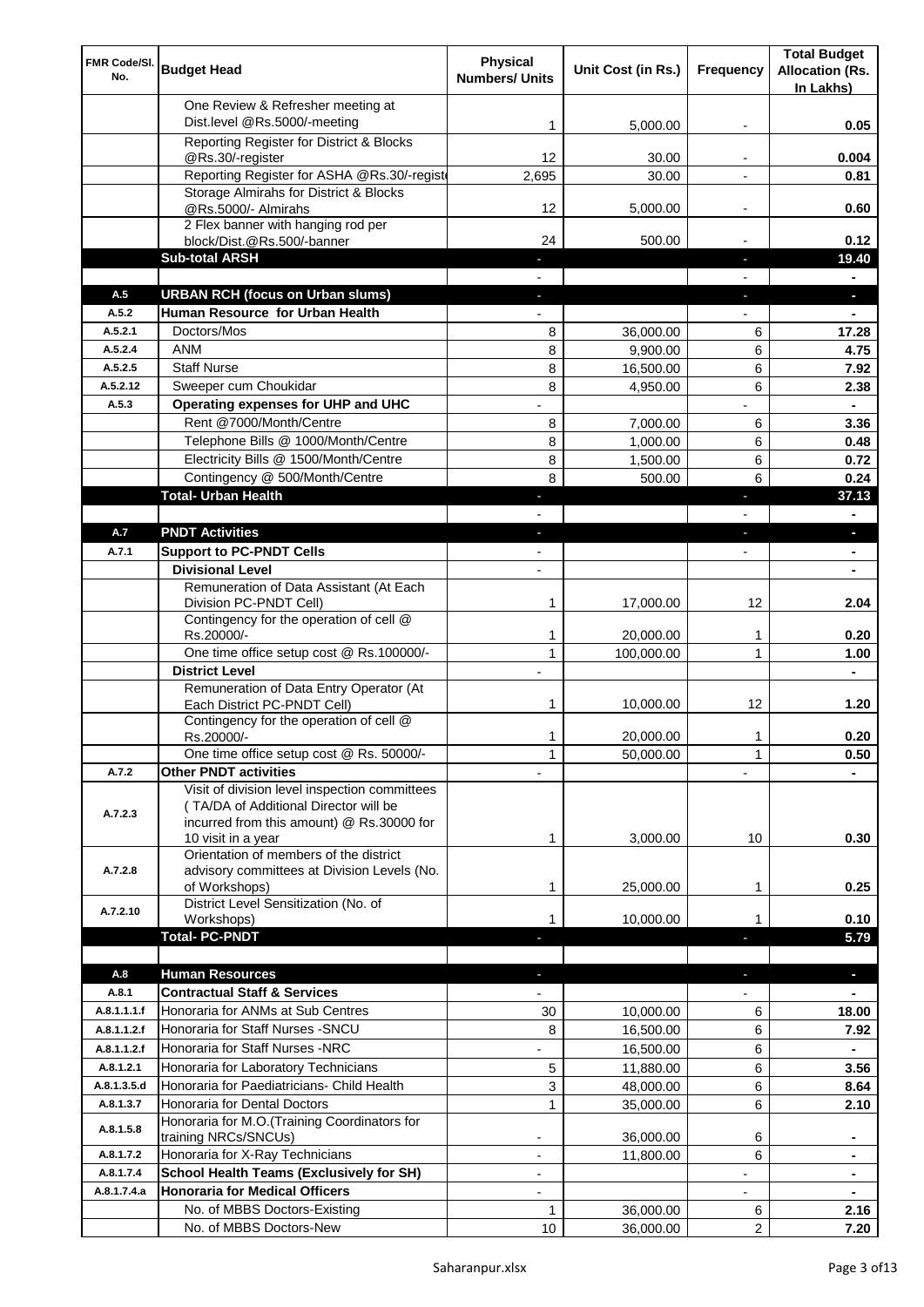| FMR Code/SI. |                                                                    | <b>Physical</b>          |                    |                          | <b>Total Budget</b>    |
|--------------|--------------------------------------------------------------------|--------------------------|--------------------|--------------------------|------------------------|
| No.          | <b>Budget Head</b>                                                 | <b>Numbers/ Units</b>    | Unit Cost (in Rs.) | Frequency                | <b>Allocation (Rs.</b> |
|              |                                                                    |                          |                    |                          | In Lakhs)              |
|              | No. of BDS Doctors-Existing                                        | 9                        | 35,000.00          | 6                        | 18.90                  |
|              | No. of AYUSH Doctors-Existing                                      | 11                       | 24,000.00          | 6                        | 15.84                  |
|              | No. of AYUSH Doctors-New                                           | 11                       | 24,000.00          | 2                        | 5.28                   |
| A.8.1.7.4.b  | <b>Honoraria for Physiotherapists</b>                              | 8                        | 11,880.00          | 6                        | 5.70                   |
| A.8.1.7.4.c  | <b>Honoraria for Dental Hygienists</b>                             | $\overline{c}$           | 11,880.00          | 6                        | 1.43                   |
| A.8.1.7.4.d  | <b>Honoraria for Ophthalmic Assistants</b>                         | 13                       | 11,880.00          | 6                        | 9.27                   |
| A.8.1.7.4.e  | Honoraria for Staff Nurses/GNMs-Existing                           | 11                       | 16,500.00          | 6                        | 10.89                  |
|              | Honoraria for Staff Nurses/GNMs-New                                |                          | 16,500.00          | $\overline{c}$           |                        |
| A.8.1.7.4.g  | Honoraria for ANMs-Existing                                        | 7                        | 10,000.00          | 6                        | 4.20                   |
|              | Honoraria for ANMs-New<br>Honoraria for FP Counsellors(@ Rs.9300/- | 4                        | 10,000.00          | 2                        | 0.80                   |
| A.8.1.7.5.1  | (Rs.9000/-Honoraria and 300/-for                                   |                          |                    |                          |                        |
|              | communication support)                                             | 1                        | 9,300.00           | 6                        | 0.56                   |
| A.8.1.7.5.2  | <b>Honoraria for ARSH Counsellors</b>                              | $\overline{c}$           | 12,000.00          | 6                        | 1.44                   |
| A.8.1.7.5.4  | <b>Honoraria for Nutritionist-NRC</b>                              |                          | 15,000.00          | 6                        |                        |
|              | Honoraria for Staff under Routine                                  |                          |                    |                          |                        |
|              | Immunization                                                       |                          |                    |                          |                        |
|              | Refrigerator Mechanics-District Level                              |                          | 16,500.00          | 6                        |                        |
|              | Cold Chain Handlers-District Level                                 | $\mathbf{1}$             | 9,900.00           | 6                        | 0.59                   |
| A.8.1.7.7    | Vaccine Store Keepers-Division Level                               | $\mathbf{1}$             | 22,000.00          | 6                        | 1.32                   |
|              | Refrigerator Mechanics-Division Level                              | $\mathbf{1}$             | 16,500.00          | 6                        | 0.99                   |
|              | Vaccine Van Drivers-Division Level                                 |                          | 16,500.00          | 6                        | $\blacksquare$         |
|              | Cold Chain Handlers-Division Level                                 | 1                        | 9,900.00           | 6                        | 0.59                   |
| A.8.1.9      | <b>Honoraria for Data Entry Operators</b>                          | 2                        | 8,800.00           | 6                        | 1.06                   |
| A.8.1.11.f   | <b>Honoraria for Caretakers-NRC</b>                                | $\blacksquare$           | 4,000.00           | 6                        | ٠                      |
| A.8.1.11.f   | <b>Honoraria for Cooks-NRC</b>                                     |                          | 5,000.00           | 6                        |                        |
|              | TOTAL - HUMAN RESOURCE                                             |                          |                    |                          | 128.44                 |
|              |                                                                    |                          |                    |                          |                        |
| A.9          | <b>TRAINING</b>                                                    | ٠                        |                    | ٠                        | $\blacksquare$         |
|              |                                                                    |                          |                    |                          |                        |
| A.9.3        | <b>Maternal Health Training</b>                                    | ٠                        |                    | ٠                        | ٠                      |
| A.9.3.1      | Skilled Attendance at Birth / SBA                                  |                          |                    |                          |                        |
| A.9.3.1.1    | Setting up of SBA Training Centres                                 | 1                        | 25,000.00          | $\overline{\phantom{a}}$ | 0.25                   |
|              | <b>Training of Staff Nurses in SBA</b>                             | $\overline{\phantom{a}}$ |                    | $\overline{\phantom{0}}$ |                        |
| A.9.3.1.4    | Total Batches to be conducted (4 Per                               |                          |                    |                          |                        |
|              | Batch) @ Rs.103300/ Batch                                          | 6                        | 103,300.00         |                          | 6.20                   |
| A.9.3.4      | <b>Safe Abortion Services Training</b>                             |                          |                    |                          |                        |
|              | Training of Medical Officers in safe                               |                          |                    |                          |                        |
| A.9.3.4.2    | abortion<br>Total Batches to be conducted @ Rs.52000               |                          |                    |                          |                        |
|              | /batch                                                             |                          | 52,000.00          |                          |                        |
| A.9.3.5      | RTI / STI Training                                                 |                          |                    | $\overline{a}$           |                        |
|              | Training of Medical Officers in RTI/STI                            |                          |                    |                          |                        |
| A.9.3.5.3    | Total Batches to be conducted @ Rs.72600                           |                          |                    |                          |                        |
|              | /batch                                                             | 2                        | 72,600.00          |                          | 1.45                   |
|              | Sub Total - Maternal Health Training                               |                          |                    |                          | 7.90                   |
|              |                                                                    |                          |                    |                          |                        |
| A.9.5        | <b>Child Health Training</b>                                       |                          |                    |                          |                        |
| A.9.5.2.2    | <b>F-IMNCI Training for Medical Officers</b>                       |                          |                    |                          |                        |
|              | <b>Total Training Load</b>                                         |                          |                    |                          |                        |
|              | <b>Batch Size/Participants</b>                                     | 16                       |                    |                          |                        |
|              | No. of Batches                                                     |                          | 212,900.00         | $\overline{a}$           |                        |
|              | Total Batches to be observed(25% of                                |                          |                    |                          |                        |
|              | organized batches)                                                 | $\overline{\phantom{a}}$ | 7,500.00           |                          |                        |
| A.9.5.2.3    | <b>F-IMNCI Training for Staff Nurses</b>                           | $\overline{\phantom{a}}$ |                    | $\overline{\phantom{a}}$ | ۰                      |
|              | <b>Total Training Load</b>                                         | $\overline{\phantom{a}}$ |                    |                          |                        |
|              | <b>Batch Size/Participants</b>                                     |                          |                    |                          |                        |
|              | No. of Batches                                                     | $\overline{\phantom{a}}$ | 206,900.00         | $\overline{\phantom{a}}$ | ۰                      |
|              | Total Batches to be observed(25% of<br>organized batches)          |                          | 7,500.00           |                          |                        |
|              | IMNCI Plus(CCSP)-10 Days TOT for                                   |                          |                    |                          |                        |
| A.9.5.5.2.a  | <b>Physicians</b>                                                  |                          |                    |                          |                        |
|              | <b>Total Training Load</b>                                         |                          |                    |                          |                        |
|              |                                                                    |                          |                    |                          |                        |
|              | <b>Batch Size/Participants</b>                                     | 24                       |                    |                          |                        |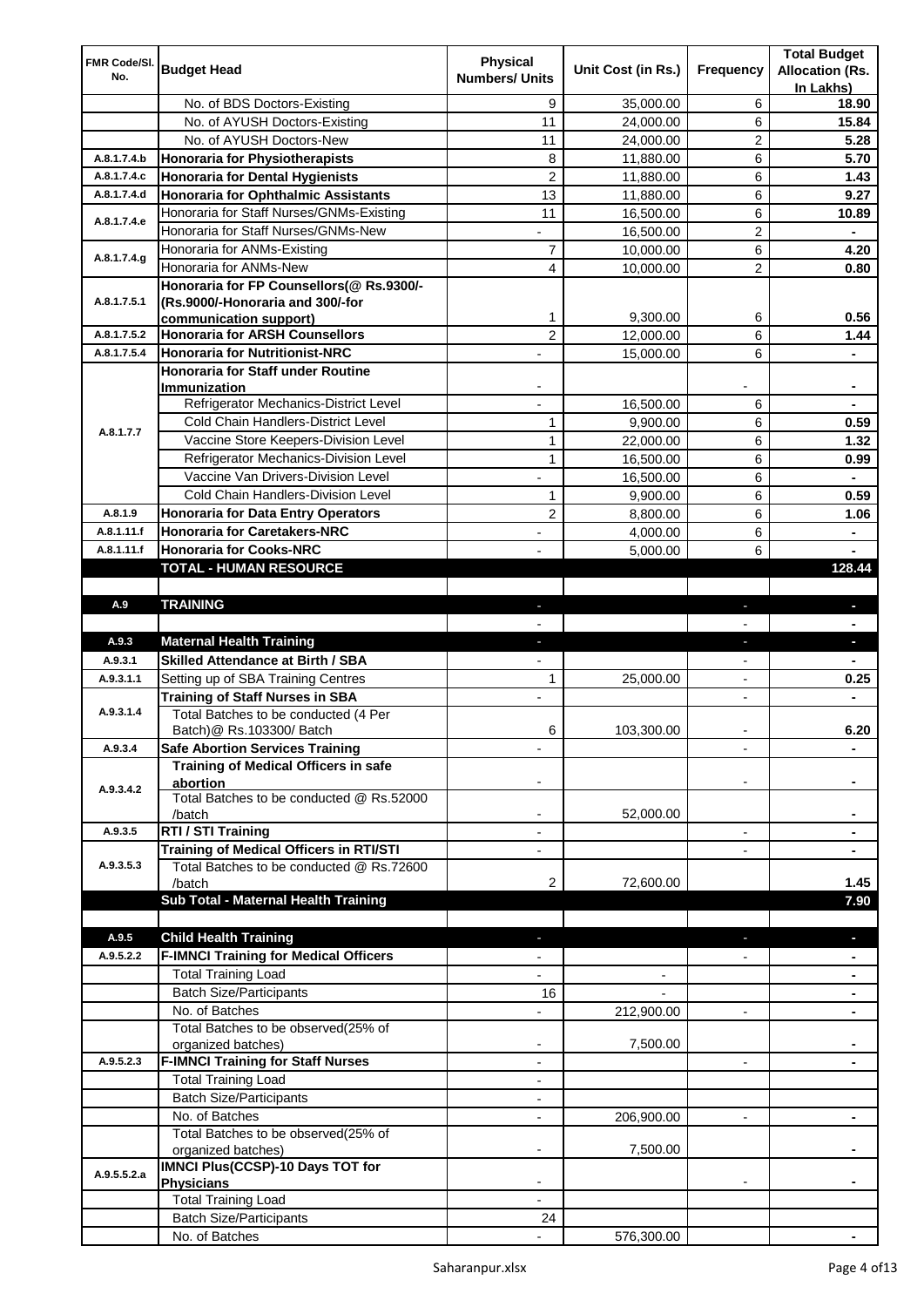| <b>FMR Code/SI.</b><br>No. | <b>Budget Head</b>                                                                  | Physical<br><b>Numbers/ Units</b> | Unit Cost (in Rs.) | Frequency                | <b>Total Budget</b><br><b>Allocation (Rs.</b><br>In Lakhs) |
|----------------------------|-------------------------------------------------------------------------------------|-----------------------------------|--------------------|--------------------------|------------------------------------------------------------|
|                            | Total Batches to be observed(25% of                                                 |                                   |                    |                          |                                                            |
|                            | organized batches)<br>Sub Total- Child Health Training                              |                                   | 11,000.00          |                          |                                                            |
|                            |                                                                                     |                                   |                    |                          |                                                            |
| A.9.7                      | Adolescent Reproductive and Sexual Health/<br><b>ARSH Training</b>                  |                                   |                    |                          |                                                            |
|                            | <b>ARSH training for ANMs/LHVs</b>                                                  |                                   |                    |                          |                                                            |
| A.9.7.4                    | Total Batches to be conducted@ Rs.71000/<br><b>Batch</b>                            | 3                                 | 71,000.00          |                          | 2.13                                                       |
|                            | <b>Sub Total- ARSH Training</b>                                                     |                                   |                    |                          | 2.13                                                       |
|                            |                                                                                     |                                   |                    |                          |                                                            |
| A.9.8.4.2                  | <b>Clinical Establishment Act</b>                                                   | 1                                 | 798,000.00         |                          | 7.98                                                       |
|                            | <b>TOTAL - Training</b>                                                             |                                   |                    |                          | 18.01                                                      |
|                            |                                                                                     |                                   |                    |                          |                                                            |
| A.10                       | <b>PROGRAMME MANAGEMENT</b>                                                         |                                   |                    |                          |                                                            |
| A.10.2                     | District Programme Management Support<br>Unit                                       |                                   |                    |                          |                                                            |
|                            | <b>Contractual Staffs for DPMSU</b>                                                 |                                   |                    |                          |                                                            |
| A.10.2.1                   | Honoraria for District Programme Manager                                            | 1                                 | 32,700.00          | 6                        | 1.96                                                       |
| A.10.2.2                   | Honoraria for District Accounts Manager                                             | 1                                 | 26,650.00          | 6                        | 1.60                                                       |
| A.10.2.3                   | Honoraria for District Data Manager(District<br>Data cum Account Assistant)         | 1                                 | 18,150.00          | 6                        | 1.09                                                       |
| A.10.2.7                   | Honoraria for Office Assistant                                                      | 1                                 | 7,000.00           | 6                        | 0.42                                                       |
| A.10.2.8.1                 | Operational Expenses for DPMU unit                                                  | 1                                 | 75,000.00          | 6                        | 4.50                                                       |
| A.10.2.8.2                 | Honoraria for District Community Process                                            |                                   |                    |                          | 1.60                                                       |
|                            | Manager<br>Sub Total - DPMU                                                         | 1                                 | 26,650.00          | 6                        | 11.17                                                      |
|                            |                                                                                     |                                   |                    |                          |                                                            |
| A.10.3                     | <b>Block Programme Management Unit (BPMU)</b>                                       | $\blacksquare$                    |                    | $\overline{\phantom{a}}$ | $\blacksquare$                                             |
| A.10.3.1                   | Honoraria for Block Programme Managers                                              | 11                                | 20,000.00          | 6                        | 13.20                                                      |
| A.10.3.2                   | Honoraria for Block Accounts Managers                                               | 11                                | 10,000.00          | 6                        | 6.60                                                       |
|                            | <b>Sub Total - DPMU</b>                                                             | ٠                                 |                    | J,                       | 19.80                                                      |
|                            |                                                                                     |                                   |                    |                          |                                                            |
| A.10.6                     | <b>Concurrent Audit System</b>                                                      | $\blacksquare$                    |                    | $\blacksquare$           | ۰                                                          |
|                            | Budget For Block Units(Rs.1500 per<br>Block/Quarter)                                | 11                                | 1,500.00           | 4                        | 0.66                                                       |
|                            | Budget For District (District HO Rs.<br>4500/Month)                                 | 1                                 | 4,500.00           | 12                       | 0.54                                                       |
|                            | <b>Sub Total - Concurrent Audit</b>                                                 |                                   |                    |                          | 1.20                                                       |
|                            |                                                                                     |                                   |                    |                          |                                                            |
| A.10.7<br>A.10.7.2         | <b>Mobility Support, Field Visits</b><br>Mobility Support-DPMU/District (2 Vehicles | $\overline{\phantom{a}}$          |                    | $\overline{\phantom{a}}$ | ۰                                                          |
|                            | per District per month)<br>Mobility Support-BPMU/Block (1 Vehicle per               | 2                                 | 25,000.00          | 12                       | 6.00                                                       |
| A.10.7.3                   | District per Month)                                                                 | 11                                | 25,000.00          | 12                       | 33.00                                                      |
| A.10.7.4.1                 | Mobility Support for Div.PMU Division & AD<br>Offices( 1 vehicle per Division)      | 1                                 | 25,000.00          | 12                       | 3.00                                                       |
|                            | Sub Total - Mobility Support, Field Visits                                          |                                   |                    |                          | 42.00                                                      |
|                            | <b>TOTAL - Programme Management</b>                                                 |                                   |                    |                          |                                                            |
|                            |                                                                                     |                                   |                    | ı                        | 74.17                                                      |
|                            | <b>GRAND TOTAL- RCH FLEXIPOOL</b>                                                   | ٠                                 |                    | H,                       | 1,400.42                                                   |
|                            |                                                                                     | $\blacksquare$                    |                    | $\overline{\phantom{a}}$ |                                                            |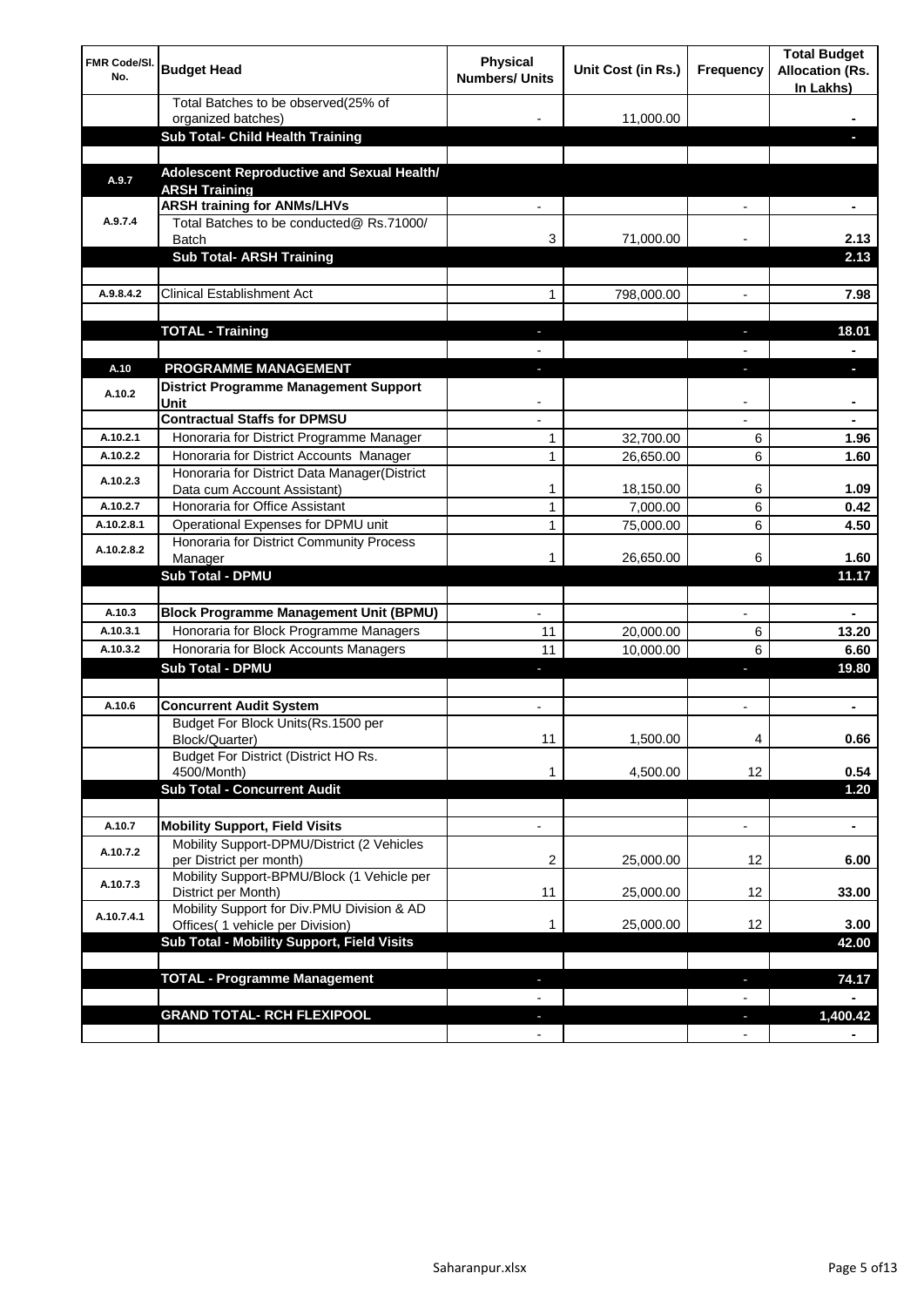| FMR Code/SI.<br>No. | <b>Budget Head</b>                                                                                                          | <b>Physical</b><br><b>Numbers/ Units</b> | Unit Cost (in Rs.) | Frequency                | <b>Total Budget</b><br><b>Allocation (Rs.</b><br>In Lakhs) |
|---------------------|-----------------------------------------------------------------------------------------------------------------------------|------------------------------------------|--------------------|--------------------------|------------------------------------------------------------|
| в                   | <b>MISSION FLEXIPOOL</b>                                                                                                    |                                          |                    | ÷.                       |                                                            |
| <b>B1</b>           | <b>ASHA</b>                                                                                                                 |                                          |                    |                          |                                                            |
| B1.1.1.4.2          | ASHA State Trainers - TOT (Module VI&VII)-                                                                                  |                                          |                    |                          |                                                            |
| B1.1.3.3            | National Level-Cost of TA/DA<br><b>Incentive for FP</b>                                                                     |                                          | 15,000.00          |                          |                                                            |
|                     | Incentive for ASHA @ Rs. 1000 if a couple                                                                                   |                                          |                    |                          |                                                            |
| B1.1.3.3.1          | adopts permanent methods after 02<br>children(Assumed that 15.56 % clients<br>adopts permanent methods after 02             |                                          |                    |                          |                                                            |
|                     | children).                                                                                                                  | 855                                      | 1,000.00           |                          | 8.55                                                       |
| B1.1.3.5            | <b>Other incentive</b>                                                                                                      |                                          |                    |                          |                                                            |
| B1.1.3.5.1          | On taking Complicated On pregnancy cases<br>or New born cases to the health facility<br>@Rs.150/- case (up to 3 cases/year) | 2,695                                    | 150.00             | 3                        | 12.13                                                      |
| B1.1.3.5.3          | Birth & Death Registration (For 30 birth & 9<br>deaths/ASHA) -Amount Approved 90% Only                                      | 2,695                                    | 180.00             |                          | 4.37                                                       |
| B1.1.3.5.5          | TA/DA for attending Monthly Meetings<br>@Rs.100/Meeting - Amount Approved 90%<br>Only                                       | 2,695                                    | 100.00             | 12                       | 29.11                                                      |
|                     | Maternal Death Audit Information                                                                                            |                                          |                    |                          |                                                            |
| B1.1.3.5.6          | (@Rs.200/Case)-Amount Approved 50%                                                                                          |                                          |                    |                          |                                                            |
|                     | Only<br>Incentives to ASHA Sangini(@Rs.150 for                                                                              | 311                                      | 200.00             |                          | 0.31                                                       |
| B1.1.3.5.12         | one field visit and 20 visits per month)                                                                                    | 93                                       | 3,000.00           | 10                       | 27.90                                                      |
| B1.1.3.6            | <b>Other Activities</b>                                                                                                     |                                          |                    |                          |                                                            |
| B1.1.3.6.1          | ASHA Divas/Annual ASHA Samellan-                                                                                            |                                          |                    |                          |                                                            |
|                     | (Amount Approved 70% Only)                                                                                                  | 2,695                                    | 250.00             |                          | 4.72                                                       |
|                     | <b>ASHA Payment Voucher</b>                                                                                                 | 2,695                                    | 25.00              |                          | 0.67                                                       |
| B1.1.3.6.3          | <b>ASHA Master Payment Register</b>                                                                                         | 11                                       | 150.00             |                          | 0.02                                                       |
| B1.1.4              | <b>ASHA Sangini Format</b><br>Awards to ASHA's/Link workers                                                                 | 93<br>11                                 | 50.00<br>5,000.00  | $\blacksquare$           | 0.05<br>0.55                                               |
|                     | <b>ASHA Resource Centre/ASHA Mentoring</b>                                                                                  |                                          |                    |                          |                                                            |
| B1.1.5              | Group<br>Mobility Costs ASHA Mentoring Group for                                                                            | $\overline{\phantom{a}}$                 |                    | $\overline{\phantom{a}}$ | $\blacksquare$                                             |
| B1.1.5.4            | district*4 meetings@Rs.2500/meeting                                                                                         | 4                                        | 2,500.00           |                          | 0.10                                                       |
|                     | <b>Sub Total - ASHA</b>                                                                                                     |                                          |                    |                          | 88.46                                                      |
|                     |                                                                                                                             |                                          |                    |                          |                                                            |
| <b>B2</b>           | <b>Untied Funds</b>                                                                                                         |                                          |                    |                          |                                                            |
| B <sub>2.1</sub>    | No. of CHCs/SDH and Amount Approved 71%<br>Only                                                                             | 19                                       | 50,000.00          | 1                        | 6.75                                                       |
| <b>B2.2</b>         | No. of PHCs and Amount Approved 93% Only                                                                                    | 37                                       | 25,000.00          | 1                        | 8.60                                                       |
| <b>B2.3</b>         | No. of Sub Centres and Amount Approved                                                                                      | 342                                      | 10,000.00          |                          | 15.73                                                      |
|                     | 46% Only<br>No. of VHNSCs and Amount Approved 36%                                                                           |                                          |                    | 1                        |                                                            |
| <b>B2.4</b>         | Only                                                                                                                        | 769                                      | 10,000.00          | 1                        | 27.68                                                      |
|                     | <b>Sub Total - Untied Funds</b>                                                                                             |                                          |                    |                          | 58.76                                                      |
|                     |                                                                                                                             |                                          |                    |                          |                                                            |
| <b>B.3</b>          | <b>Annual Maintenance Grants</b>                                                                                            | J,                                       |                    | T                        | ٠                                                          |
| <b>B3.1</b>         | No. of CHCs and Amount Approved 70% Only                                                                                    | 19                                       | 100,000.00         | 1                        | 13.30                                                      |
| <b>B3.2</b>         | No. of PHCs and Amount Approved 69% Only                                                                                    | 35                                       | 50,000.00          | 1                        | 12.08                                                      |
| <b>B3.3</b>         | No. of Sub Centres and Amount Approved<br>49% Only                                                                          | 264                                      | 10,000.00          | 1                        | 12.94                                                      |
|                     | Sub Total - AMG                                                                                                             |                                          |                    |                          | 38.31                                                      |
|                     |                                                                                                                             |                                          |                    |                          |                                                            |
| B.6                 | <b>Corpus Grants to HMS/RKS</b>                                                                                             | ٠                                        |                    | ×,                       | $\overline{\phantom{a}}$                                   |
| B6.1                | District Hospitals (DH+DWH)                                                                                                 | 2                                        |                    |                          |                                                            |
|                     | Amount Approved for District Hospitals                                                                                      |                                          |                    |                          | 8.03                                                       |
| B6.2                | No. of CHCs and Amount Approved 90% Only                                                                                    | 19                                       | 100,000.00         | 1                        | 17.10                                                      |
| B6.3                | No. of PHCs and Amount Approved 90% Only                                                                                    | 37                                       | 50,000.00          | 1                        | 16.65                                                      |
|                     | Sub Total - HMS/RKS                                                                                                         |                                          |                    |                          | 41.78                                                      |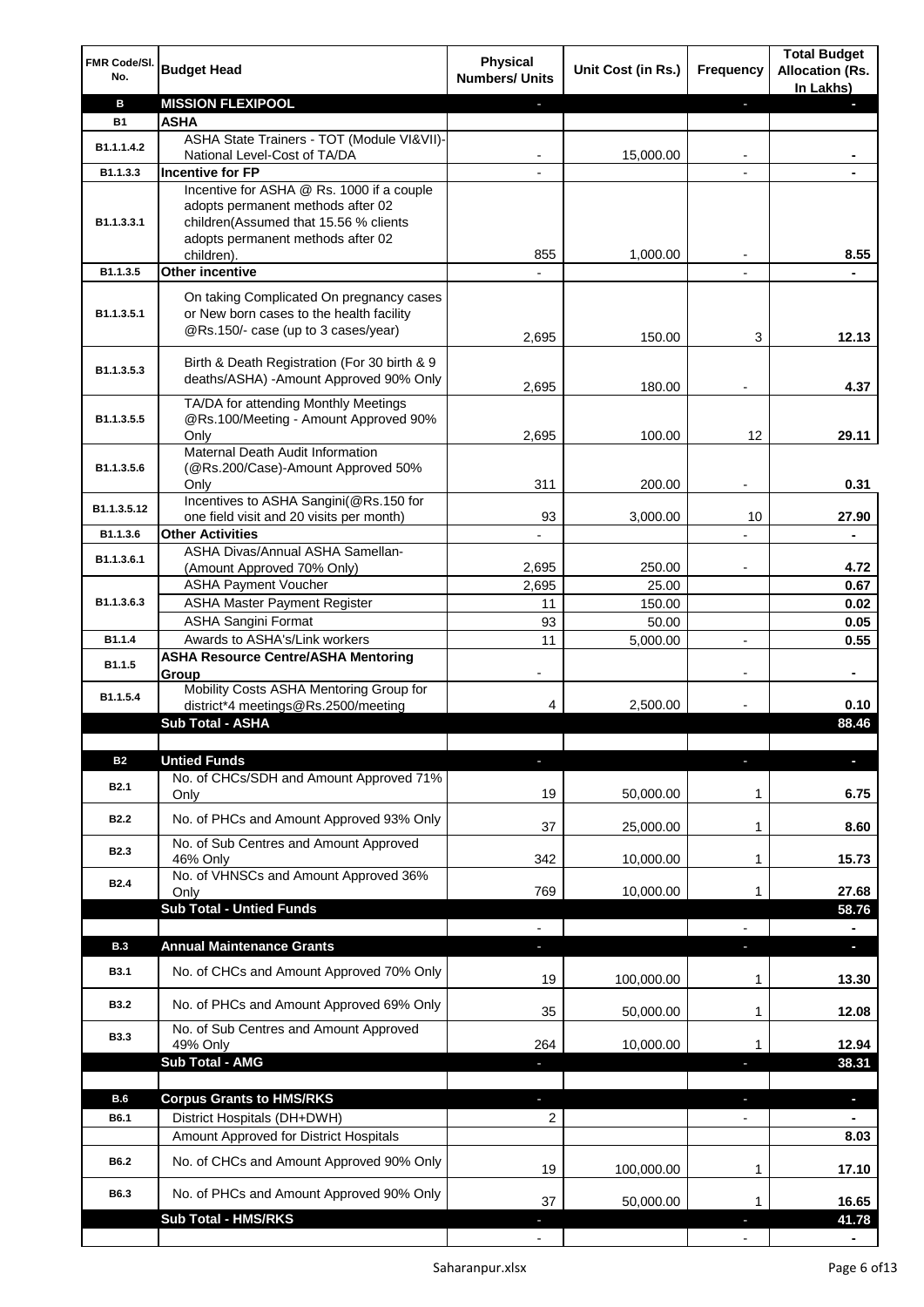| FMR Code/SI.<br>No.    | <b>Budget Head</b>                                                                      | <b>Physical</b><br><b>Numbers/ Units</b> | Unit Cost (in Rs.) | <b>Frequency</b>         | <b>Total Budget</b><br><b>Allocation (Rs.</b><br>In Lakhs) |
|------------------------|-----------------------------------------------------------------------------------------|------------------------------------------|--------------------|--------------------------|------------------------------------------------------------|
| <b>B9</b>              | <b>Mainstreaming of AYUSH</b>                                                           | ٠                                        |                    | ٠                        |                                                            |
| <b>B.9.1</b>           | <b>Medical Officers (Only AYUSH)</b>                                                    | $\overline{\phantom{a}}$                 |                    | $\overline{\phantom{a}}$ |                                                            |
| B.9.1.1                | <b>Contractual Medical Officers</b>                                                     | 30                                       | 24,000.00          | 6                        | 43.20                                                      |
| B.9.2                  | <b>AYUSH Pharmacists</b>                                                                | 9                                        | 9,000.00           | 6                        | 4.86                                                       |
|                        | <b>Sub Total (AYUSH)</b>                                                                | ٠                                        |                    | п                        | 48.06                                                      |
|                        |                                                                                         |                                          |                    |                          |                                                            |
| <b>B10</b>             | <b>IEC-BCC Activities</b>                                                               | $\blacksquare$                           |                    | T                        | D.                                                         |
|                        | Implementation of BCC/IEC Activities at                                                 |                                          |                    |                          |                                                            |
| <b>B.10.2</b>          | district level                                                                          |                                          |                    |                          | 5.00                                                       |
| B.10.5.2               | Printing of WIFS Cards, Referral Slips, etc                                             |                                          |                    | -                        | ٠                                                          |
|                        | WIFS Cards for School Children(No. of Cards)                                            | 3,265                                    | 4.00               |                          | 0.13                                                       |
|                        | Sub Total (IEC/BCC)                                                                     |                                          |                    |                          | 5.13                                                       |
| <b>B15</b>             | <b>Planning, Implementation and Monitoring</b>                                          |                                          |                    |                          |                                                            |
| B15.2                  | <b>Quality Assurance</b>                                                                |                                          |                    |                          |                                                            |
| B15.2.2                | <b>Quality Assurance Committees</b>                                                     |                                          |                    |                          |                                                            |
|                        | <b>Division Level</b>                                                                   |                                          |                    |                          |                                                            |
|                        | One time establishment @ Rs. 1.00 Lakh/                                                 |                                          |                    |                          |                                                            |
|                        | Division (Amount Approved 50% Only)                                                     |                                          |                    |                          |                                                            |
|                        |                                                                                         | 1                                        | 100,000.00         | 1                        | 0.50                                                       |
|                        | Operational Expenses @Rs. 5000/month/                                                   |                                          |                    |                          |                                                            |
|                        | division (Amount Approved 50% Only)                                                     | 1                                        | 5,000.00           | 12                       | 0.30                                                       |
|                        | <b>District Level</b>                                                                   |                                          |                    |                          |                                                            |
|                        | One time establishment @ Rs. 1.00 Lakh/<br>District (Amount Approved 50% Only)          |                                          |                    |                          |                                                            |
|                        |                                                                                         | 1                                        | 100,000.00         | 1                        | 0.50                                                       |
|                        | Operational Expenses @Rs. 5000/ Month/<br>District (Amount Approved 50% Only)           |                                          |                    |                          |                                                            |
|                        |                                                                                         | 1                                        | 5,000.00           | $12 \overline{ }$        | 0.30                                                       |
| B15.2.4                | <b>Review meetings</b>                                                                  |                                          |                    |                          |                                                            |
| B15.2.4.2              | <b>Division Level</b>                                                                   |                                          |                    | ٠                        | $\blacksquare$                                             |
|                        | Review meetings @ Rs 10000/- per meeting<br>for 4 meeting per division (Amount Approved |                                          |                    |                          |                                                            |
|                        | 50% Only)                                                                               | 1                                        | 10,000.00          | 4                        | 0.20                                                       |
|                        | <b>District Level</b>                                                                   |                                          |                    |                          |                                                            |
|                        | Review meetings @ Rs 10000/- per meeting<br>for 4 meeting per District (Amount Approved |                                          |                    |                          |                                                            |
|                        | 50% Only)                                                                               | 1                                        | 10,000.00          | 4                        | 0.20                                                       |
| B15.2.5                | <b>Other Block Level Activities</b>                                                     |                                          |                    |                          |                                                            |
|                        | Block QA visioning meeting (Orienting                                                   |                                          |                    |                          |                                                            |
| B15.2.5.1              | Block Officials on Facility Solutions Levels-<br>Amount Approved 50% Only)              | 1                                        | 35,000.00          | 1                        | 0.18                                                       |
|                        | Quality Management System (QMS) training                                                |                                          |                    |                          |                                                            |
| B <sub>15.2</sub> .5.2 | workshop -(Amount Approved 50% Only)                                                    | 1                                        | 100,000.00         | 1                        | 0.50                                                       |
|                        | <b>Sub Total - Quality Assurance</b>                                                    |                                          |                    |                          | 2.68                                                       |
|                        |                                                                                         |                                          |                    | $\overline{a}$           | $\blacksquare$                                             |
| B15.3                  | <b>Monitoring and Evaluation</b>                                                        |                                          |                    |                          |                                                            |
| B15.3.1.6.3            | Honoraria of Data Entry Operators for MCTS                                              | 11                                       | 11,000.00          | 6                        | 7.26                                                       |
| B15.3.2                | <b>Computerization HMIS and E-governance</b>                                            |                                          |                    | $\overline{a}$           | $\blacksquare$                                             |
|                        | HMIS Operational Cost (excluding HR & Trainings)-                                       |                                          |                    |                          |                                                            |
|                        | Expenses for Internet @1500/month/<br>computer for 951 Nos                              | 13                                       | 1,500.00           | 12                       | 2.34                                                       |
|                        | Expenses for Internet Rs.750/pm/block<br>computer(new) for 820 Nos.                     | 11                                       | 750.00             | 12                       | 0.99                                                       |
| B15.3.2.1.a            | Expenses for Internet Data Card                                                         |                                          |                    |                          |                                                            |
|                        | @Rs.750/pm/Computer (new) for 75 Nos.                                                   | 1                                        | 750.00             | 12                       | 0.09                                                       |
|                        | Expenses for Internet Data Card<br>@Rs.750/pm/Computer (new) for 18 Nos.                | 1                                        | 750.00             | 12                       | 0.09                                                       |
| B15.3.2.1.d            | Other Office and admin expenses                                                         |                                          |                    |                          |                                                            |
|                        | Maintenance of Computers/AMC/etc -HMIS                                                  |                                          |                    |                          |                                                            |
| B15.3.2.1.d.2          | (Block -PHC/CHC, CH, CMF (M/F) Old<br>@Rs. 4000/unit for 951 no.                        | 13                                       | 4,000.00           | 1                        | 0.52                                                       |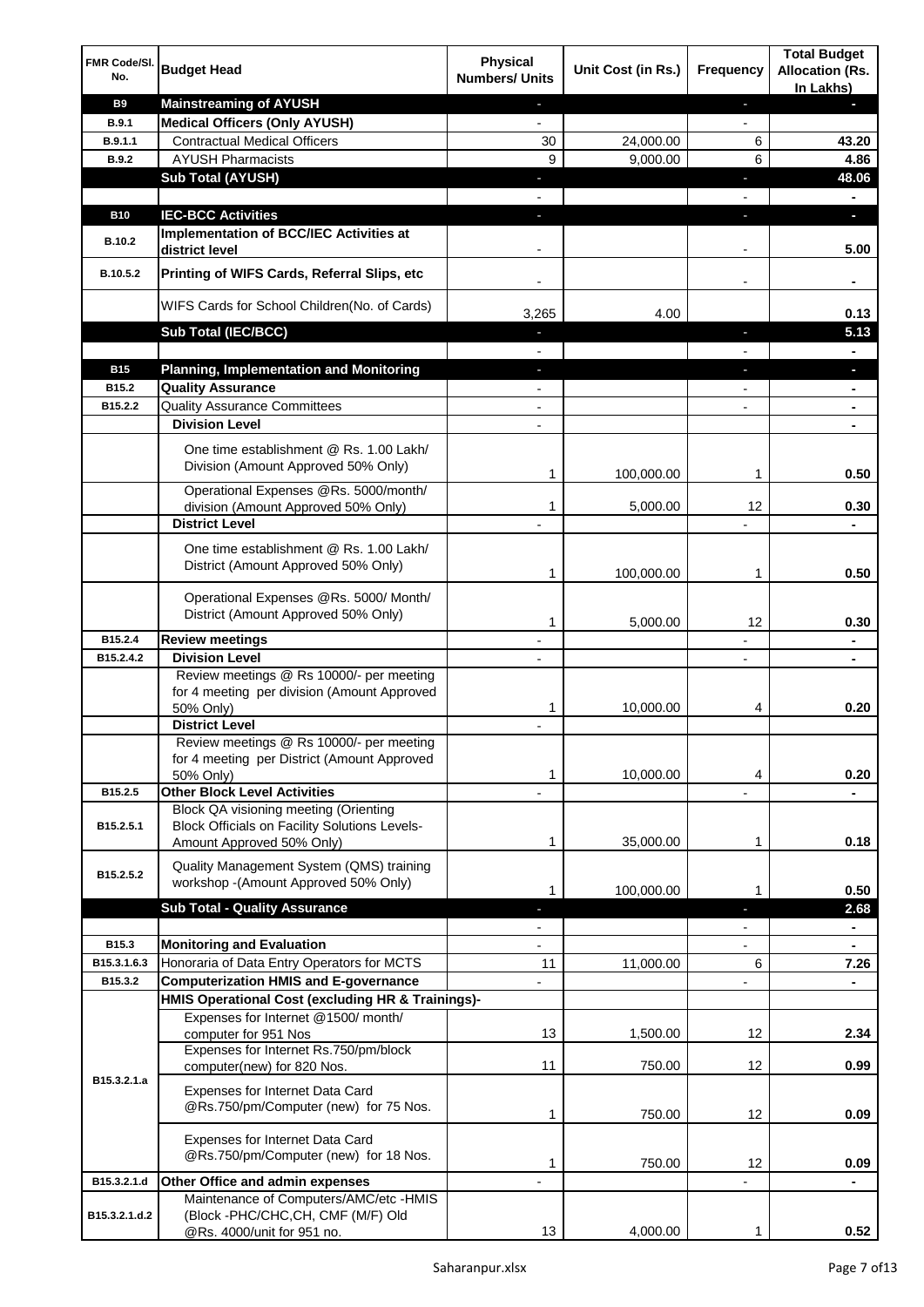| <b>FMR Code/SI.</b><br>No. | <b>Budget Head</b>                                                                                 | <b>Physical</b><br><b>Numbers/ Units</b> | Unit Cost (in Rs.) | Frequency                | <b>Total Budget</b><br><b>Allocation (Rs.</b><br>In Lakhs) |
|----------------------------|----------------------------------------------------------------------------------------------------|------------------------------------------|--------------------|--------------------------|------------------------------------------------------------|
| B15.3.2.1.d.3              | Purchase of computer consumables/Admin<br>Expenses @ Rs.1000.00 for 951 no.-Six<br><b>Months</b>   | 13                                       | 1,000.00           | 6                        | 0.78                                                       |
| B15.3.2.2.a                | MCTS Operational Cost (excluding HR &<br>Trainings)                                                |                                          |                    |                          |                                                            |
| B15.3.2.2.b                | Procurement of<br>computers/Printers/Cartridges, etc. -<br>@50,000.00/Computer Systems for 820 No. | 11                                       | 50,000.00          | 1                        | 5.50                                                       |
| B15.3.2.2.d                | Other Office and admin expenses<br>@12,000.00 per year -820 No.(New)                               | 11                                       | 12,000.00          | 1                        | 1.32                                                       |
| B15.3.3                    | Other M & E Activities                                                                             |                                          |                    |                          |                                                            |
| B15.3.3.5                  | Review Meetings for MCTS @ Rs                                                                      |                                          |                    |                          |                                                            |
|                            | 4,000/meeting for 12 meetings                                                                      | 1                                        | 4,000.00           | 12                       | 0.48                                                       |
|                            | Sub Total - Monitoring and Evaluation                                                              |                                          |                    |                          | 19.37                                                      |
| <b>B.16</b>                | <b>PROCUREMENT</b>                                                                                 |                                          |                    |                          | ı                                                          |
| B <sub>16.1.1</sub>        | <b>Procurement of Equipments: MH</b>                                                               |                                          |                    |                          |                                                            |
| B <sub>16.1.1.2</sub>      | MVA/EVA Kits for Safe Abortion services                                                            | 20                                       | 2,500.00           |                          | 0.50                                                       |
| B16.1.6                    | <b>Equipments for ARSH/ School Health</b>                                                          |                                          |                    |                          |                                                            |
| B16.1.6.1                  | Equipments for ARSH Clinics (New)                                                                  | $\overline{2}$                           | 15,000.00          | 1                        | 0.30                                                       |
|                            | <b>Sub Total (Procurement of Equipments)</b>                                                       |                                          |                    |                          | 0.80                                                       |
| B.16.2.1                   | Drugs & supplies for MH                                                                            |                                          |                    |                          |                                                            |
| B.16.2.1.2                 | Drugs for Safe Abortion (No. of MMA<br>estimated in year 2013-14)                                  | 332                                      | 200.00             |                          | 0.66                                                       |
| B.16.2.4                   | <b>Supplies for IMEP</b>                                                                           |                                          |                    |                          |                                                            |
| B.16.2.4.1                 | Bio-Medical Waste Management-District<br>level                                                     |                                          |                    |                          | 26.17                                                      |
| B.16.2.4.2                 | Bio-Medical Waste Management-CHC level                                                             |                                          |                    |                          | 20.45                                                      |
| B.16.2.4.3                 | Cleaning/Washing, House keeping and<br>Laundry Management - District Level                         |                                          |                    |                          | 45.62                                                      |
| B.16.2.4.4                 | Cleaning/Washing, House keeping and<br>Laundry Management - CHC/PHC Level                          |                                          |                    |                          | 31.83                                                      |
|                            | <b>ASHA Drug Kits</b><br>Drug Kit replenishment for ASHAs @ Rs.                                    |                                          |                    |                          |                                                            |
| B.16.2.5.2                 | 300/ASHA                                                                                           | 1,769                                    | 300.00             |                          | 5.31                                                       |
| B.16.2.6                   | Drugs & supplies for WIFS                                                                          |                                          |                    |                          |                                                            |
|                            | For Govt. & Govt. aided Schools (Classes VI                                                        |                                          |                    |                          |                                                            |
|                            | to XII)<br><b>Total Beneficiaries</b>                                                              | 97,155                                   |                    |                          |                                                            |
| B.16.2.6.1                 | IFA Tables Required at District (                                                                  |                                          |                    |                          |                                                            |
|                            | Beneficiary* 52 Tabs)<br>Albendazole Tablets Required at District                                  | 5,052,047                                | 0.12               |                          | 6.06                                                       |
| B.16.2.6.2                 | (Beneficiary *2 Tabs)                                                                              | 194,310                                  | 1.00               | $\overline{\phantom{a}}$ | 1.94                                                       |
| B.16.2.7                   | Drugs & Supplies under SHP                                                                         | $\overline{\phantom{a}}$                 |                    | $\overline{\phantom{a}}$ | ٠                                                          |
|                            | <b>For Aganwadi Centres</b>                                                                        |                                          |                    |                          | $\blacksquare$                                             |
|                            | Expected No. of Children at AWCs<br>No. of IFA Bottles (One bottle of 100                          | 85,250                                   |                    |                          |                                                            |
|                            | ml./child)                                                                                         | 85,250                                   | 10.00              |                          | 8.53                                                       |
|                            | Albendazole Tablets (2 tablets per Child)                                                          | 170,500                                  | 1.00               |                          | 1.71                                                       |
|                            | For Primary Schools(For Govt. & Govt.<br>aided Schools Classes I to V)                             |                                          |                    |                          |                                                            |
|                            | Expected No. of Children in Schools                                                                | 177,747                                  |                    |                          |                                                            |
|                            | No. of Tablets Required at District (52<br>Tabs./ Beneficiary)                                     | 9,242,847                                | 0.12               |                          | 11.09                                                      |
|                            | No. of Tablets Required at District (2 Tabs./<br>Beneficiary)                                      | 355,494                                  | 1.00               |                          | 3.55                                                       |
|                            | <b>Medicines for Teams</b>                                                                         |                                          |                    |                          |                                                            |
|                            | No. of Blocks                                                                                      | 11                                       |                    |                          |                                                            |
|                            | First Time Medicines For Teams (2 Teams<br>in Each Block)                                          | 22                                       | 18,000.00          |                          | 3.96                                                       |
|                            | <b>Sub Total (Procurement of Drugs &amp; Supplies)</b>                                             |                                          |                    |                          |                                                            |
|                            |                                                                                                    |                                          |                    |                          | 166.88                                                     |
| <b>B.17</b>                | <b>Drugs Warehouses/Logistics Management</b>                                                       |                                          |                    |                          |                                                            |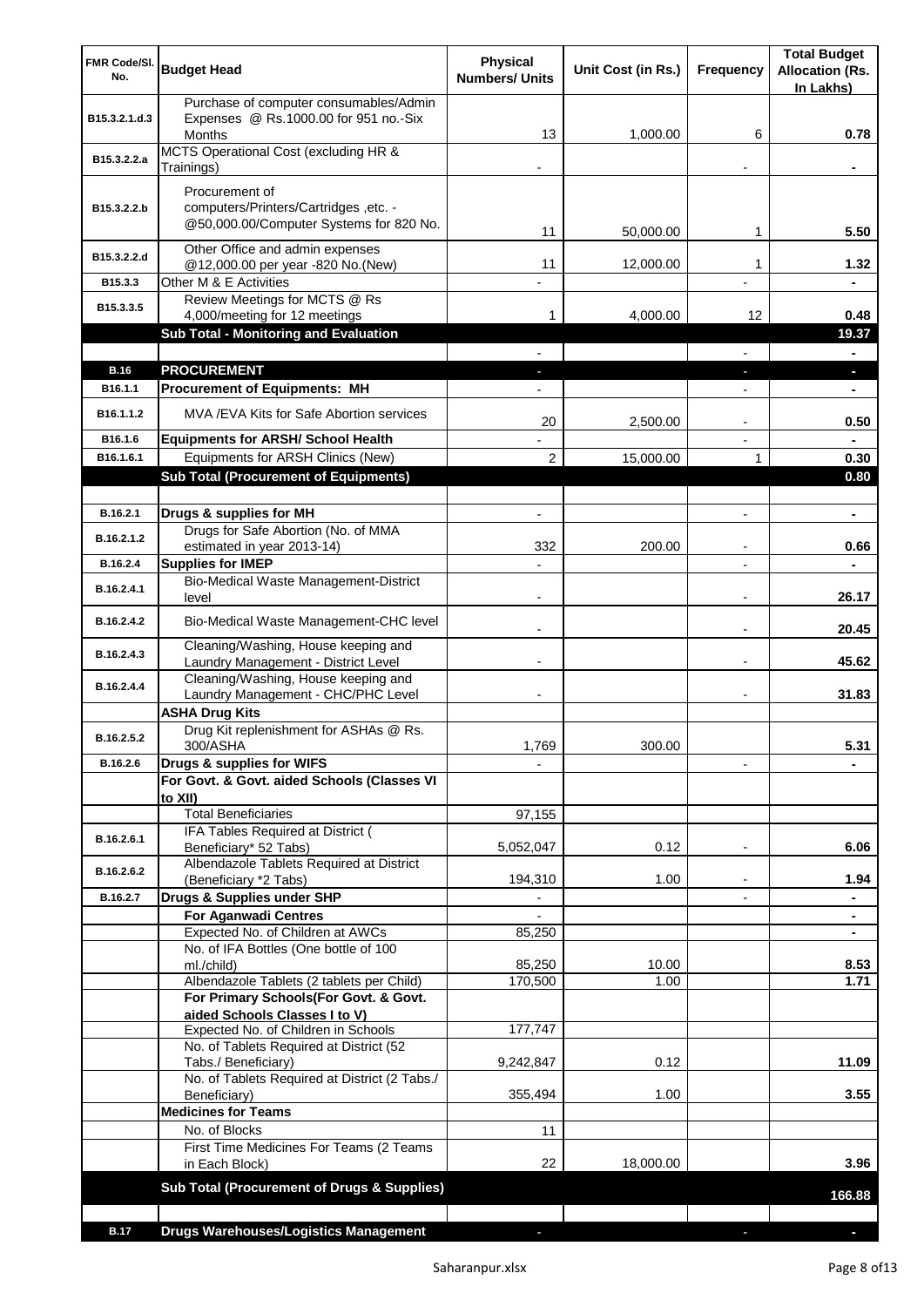| FMR Code/SI.<br>No. | <b>Budget Head</b>                                                                      | Physical<br><b>Numbers/ Units</b> | Unit Cost (in Rs.) | Frequency                | <b>Total Budget</b><br><b>Allocation (Rs.</b><br>In Lakhs) |
|---------------------|-----------------------------------------------------------------------------------------|-----------------------------------|--------------------|--------------------------|------------------------------------------------------------|
|                     | Honoraria of Staff at Regional Drug                                                     |                                   |                    |                          |                                                            |
|                     | Warehouse<br>Accountant                                                                 |                                   | 10,000.00          | 6                        |                                                            |
|                     | Computer Operator Cum Store Keeper                                                      |                                   | 10,000.00          | 6                        |                                                            |
|                     | Fork-Lift Operator cum Mechanic                                                         |                                   | 6,500.00           | 6                        |                                                            |
| <b>B.17.1</b>       | Fourth class / Loader                                                                   | $\overline{\phantom{0}}$          | 6,500.00           | 6                        |                                                            |
|                     | Generator Operator cum Electrician                                                      |                                   | 5,000.00           | 6                        |                                                            |
|                     | Sweeper                                                                                 |                                   | 3,500.00           | 6                        |                                                            |
|                     | <b>Armed Guards</b>                                                                     | ٠                                 | 6,335.00           | 6                        |                                                            |
|                     | <b>General Guards</b>                                                                   | ٠                                 | 5,157.00           | 6                        | $\blacksquare$                                             |
|                     | Gardener                                                                                | $\overline{\phantom{0}}$          | 3,000.00           | 6                        | $\blacksquare$                                             |
|                     | Honoraria of Staff at District Drug<br>Warehouse                                        |                                   |                    |                          |                                                            |
|                     | Computer Operator Cum Store Keeper                                                      | 1                                 | 10,000.00          | 6                        | 0.60                                                       |
| <b>B.17.3</b>       | Generator Operator Cum Mechanic/Electricia                                              | 1                                 | 5,000.00           | 6                        | 0.30                                                       |
|                     | Loader                                                                                  | 1                                 | 5,000.00           | 6                        | 0.30                                                       |
|                     | Choukidar                                                                               | 1                                 | 5,000.00           | 6                        | 0.30                                                       |
|                     | Part-time Sweeper                                                                       | $\mathbf{1}$                      | 2,500.00           | 6                        | 0.15                                                       |
| B.17.4.1            | <b>Operational Cost for Regional Drug ware</b><br>House                                 |                                   |                    |                          |                                                            |
|                     | <b>Electricity Charges</b>                                                              |                                   |                    |                          |                                                            |
|                     | <b>Telephone Charges</b>                                                                |                                   |                    |                          |                                                            |
|                     | POL & Maintenance of DG Sets                                                            |                                   |                    |                          |                                                            |
|                     | Stationary                                                                              |                                   |                    |                          | $\blacksquare$                                             |
|                     | Contingency                                                                             |                                   |                    |                          |                                                            |
|                     | <b>Sub Total-Drug Ware Houses</b>                                                       |                                   |                    |                          | 1.65                                                       |
|                     |                                                                                         |                                   |                    |                          |                                                            |
|                     | <b>GRAND TOTAL- MISSION FLEXIPOOL</b>                                                   |                                   |                    |                          | 471.88                                                     |
|                     |                                                                                         |                                   |                    |                          |                                                            |
| $\mathbf{c}$        | <b>IMMUNISATION</b>                                                                     |                                   |                    |                          |                                                            |
| C.1                 | RI strengthening project (Review meeting,<br>Mobility support, Outreach services etc)   |                                   |                    |                          |                                                            |
| C.1.a               | Mobility Support for supervision for district<br>level officers @Rs 250000/- Year       | 1                                 | 250,000.00         |                          | 2.50                                                       |
| C.1.b               | Mobility support for supervision at State<br>level                                      |                                   |                    |                          |                                                            |
|                     | Printing and dissemination of Immunization                                              |                                   |                    |                          |                                                            |
| C.1.c               | cards, tally sheets, monitoring forms etc.@<br>Rs 10 /- Beneficiary                     |                                   |                    |                          |                                                            |
|                     | Support for Quarterly State level review                                                | 110,852                           | 10.00              |                          | 11.09                                                      |
| C.1.d               | meetings of district officer<br>Quarterly review meetings exclusive for RI              |                                   |                    |                          |                                                            |
|                     | at district level with Block Mos, CDPO, and                                             |                                   |                    |                          |                                                            |
| C.1.e               | other stake holders (@ Rs 100/- per                                                     |                                   |                    |                          |                                                            |
|                     | participant(5 participant / block)                                                      | 220                               | 100.00             |                          | 0.22                                                       |
|                     | Quarterly review meetings exclusive for RI<br>at block level @Rs 50/- per person as     |                                   |                    |                          |                                                            |
|                     | honorarium/Asha(For travel) & Rs 25 per                                                 |                                   |                    |                          |                                                            |
| C.1.f               | person at the disposal of MOIC for meeting                                              |                                   |                    |                          |                                                            |
|                     | expenses (Refreshment, stationery and                                                   |                                   |                    |                          |                                                            |
|                     | mis.)<br>Focus on slum & underserved areas in                                           | 10,780                            | 75.00              |                          | 8.09                                                       |
|                     | urban areas/alternative vaccinator for slums                                            |                                   |                    |                          |                                                            |
|                     | (Hiring of ANM @ 450/-per session for four                                              |                                   |                    |                          |                                                            |
| C.1.g               | sessions/month/slum of 10000 population                                                 |                                   |                    |                          |                                                            |
|                     | and Rs.300/ month as contingency per slum                                               |                                   |                    |                          |                                                            |
|                     | i.e.Rs.2100/-month/slum of 10000                                                        |                                   |                    |                          |                                                            |
|                     | population)                                                                             | 308                               | 2,100.00           | $\overline{\phantom{a}}$ | 6.47                                                       |
| C.1.h               | Mobilization of children through ASHA or                                                |                                   |                    |                          |                                                            |
|                     | other mobilizers(@Rs 150/-per session)<br>Alternative vaccine delivery in hard to reach | 28,388                            | 150.00             |                          | 42.58                                                      |
| C.1.i               | areas(@Rs 150/-per session)                                                             | 1,584                             | 150.00             | $\overline{\phantom{a}}$ | 2.38                                                       |
| C.1.j               | Alternative Vaccine Delivery in other                                                   |                                   |                    |                          |                                                            |
|                     | areas(@Rs. 75/- per session)<br>To develop micro plan at sub-centre level(@             | 26,804                            | 75.00              |                          | 20.10                                                      |
| C.1.k               | Rs 100/- per sub centre)                                                                | 342                               | 100.00             |                          | 0.34                                                       |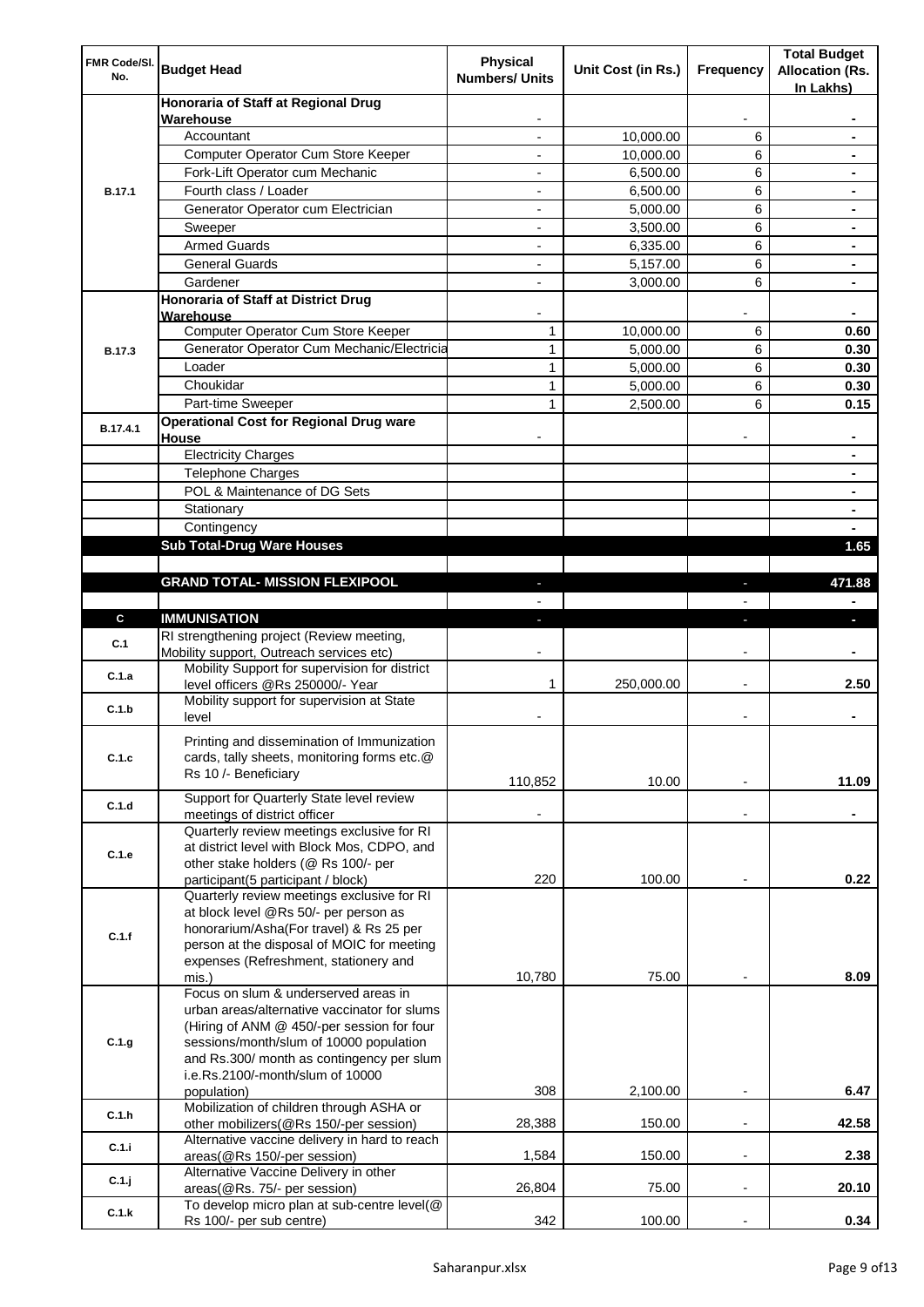| FMR Code/SI.<br>No.                                                                      | <b>Budget Head</b>                                                                         | Physical<br><b>Numbers/ Units</b> | Unit Cost (in Rs.) | Frequency                | <b>Total Budget</b><br><b>Allocation (Rs.</b> |
|------------------------------------------------------------------------------------------|--------------------------------------------------------------------------------------------|-----------------------------------|--------------------|--------------------------|-----------------------------------------------|
|                                                                                          | For consolidation of micro plans at block                                                  |                                   |                    |                          | In Lakhs)                                     |
| C.1.1                                                                                    | level (@ Rs 1000/-per block per PHC and                                                    |                                   |                    |                          |                                               |
|                                                                                          | Rs 2000/- per district)                                                                    | 14                                | 1,000.00           | $\overline{\phantom{a}}$ | 0.14                                          |
|                                                                                          | POL for vaccine delivery from State to                                                     |                                   |                    |                          |                                               |
| C.1.m                                                                                    | district and from district to PHC/CHCs(@ Rs                                                | 1                                 | 150,000.00         |                          | 1.50                                          |
|                                                                                          | 150000/- per district per year)<br>Consumables for computer including                      |                                   |                    |                          |                                               |
| C.1.n                                                                                    | provision for internet access for RIMS (@                                                  |                                   |                    |                          |                                               |
|                                                                                          | Rs 400/- per month per district)                                                           | 1                                 | 400.00             | 12                       | 0.05                                          |
|                                                                                          | Red/Black plastic bags etc.(@ Rs 3 per bag                                                 |                                   |                    |                          |                                               |
|                                                                                          | and 2 bags per session)                                                                    | 31,227                            | 3.00               | $\overline{2}$           | 1.87                                          |
|                                                                                          | Hub Cutter/Bleach/Hypochlorite solution/                                                   |                                   |                    |                          |                                               |
|                                                                                          | Twin buckets(@ Rs 1200/- per PHC/CHC<br>per year)                                          | 11                                | 1,200.00           |                          | 0.13                                          |
|                                                                                          | Safety Pits(@ Rs 5250/- per pit)                                                           | $\overline{7}$                    | 5,250.00           | $\blacksquare$           | 0.37                                          |
|                                                                                          | Other Specific requirement                                                                 |                                   |                    |                          |                                               |
|                                                                                          | Fund for annual maintenance operation of                                                   |                                   |                    |                          |                                               |
|                                                                                          | WIC/WIF at division level @ Rs.40000/unit                                                  |                                   |                    |                          |                                               |
|                                                                                          | of WIC/WIF                                                                                 | 1                                 | 40,000.00          |                          | 0.40                                          |
|                                                                                          | POL for generators and operational                                                         |                                   |                    |                          |                                               |
| C.1.r                                                                                    | expenses at divisional vaccine storage point<br>@ Rs 2.00 Lakhs/ year/division vaccine     |                                   |                    |                          |                                               |
|                                                                                          | store points                                                                               | 1                                 | 200,000.00         |                          | 2.00                                          |
|                                                                                          | Electricity bill for WIC/WIF AT state and                                                  |                                   |                    |                          |                                               |
|                                                                                          | divisional level @ Rs 1.50Lakhs/year                                                       |                                   |                    |                          |                                               |
|                                                                                          | /division store points                                                                     | 1                                 | 150,000.00         |                          | 1.50                                          |
|                                                                                          | <b>AEFI Kits</b>                                                                           | 72                                | 200.00             |                          | 0.14                                          |
|                                                                                          | <b>Salary of Contractual Staffs</b>                                                        |                                   |                    |                          |                                               |
|                                                                                          | Computer Assistants at District level                                                      | 1                                 | 10,000.00          | 6                        | 0.60                                          |
|                                                                                          | <b>Training under Immunisation</b>                                                         |                                   |                    |                          |                                               |
|                                                                                          | District level Orientation training including<br>Hep B, Measles, AEFI & JE(wherever        |                                   |                    |                          |                                               |
|                                                                                          | required) for 2 days ANM, Multi Purpose                                                    |                                   |                    |                          |                                               |
| C.3.1                                                                                    | Health Worker (Male), LHV, Health                                                          |                                   |                    |                          |                                               |
|                                                                                          | Assistant (Male/Female), Nurse Midwives,                                                   |                                   |                    |                          |                                               |
|                                                                                          | BEEs & other staff (as per RCH norms) @                                                    |                                   |                    |                          |                                               |
|                                                                                          | Rs 46200/batch                                                                             | 23                                | 46,200.00          |                          | 10.63                                         |
|                                                                                          | Three day training including Hep B, Measles<br>& JE(wherever required) of Medical Officers |                                   |                    |                          |                                               |
| C.3.2                                                                                    | of RI using revised MO training module) @                                                  |                                   |                    |                          |                                               |
|                                                                                          | Rs 65600/ batch                                                                            |                                   | 65,600.00          |                          |                                               |
|                                                                                          | Two days cold chain handlers training for                                                  |                                   |                    |                          |                                               |
| C.3.4                                                                                    | block level cold chain handlers by State and                                               |                                   |                    |                          |                                               |
|                                                                                          | district cold chain officers @ Rs                                                          |                                   |                    |                          |                                               |
|                                                                                          | 26600/batch<br>One day training of block level data handlers                               | 2                                 | 26,600.00          |                          | 0.53                                          |
|                                                                                          | by DIOs and District cold chain officer to                                                 |                                   |                    |                          |                                               |
|                                                                                          | train about the reporting formats of                                                       |                                   |                    |                          |                                               |
| C.1.o<br>C.1.p<br>C.1.q<br>C.2<br>C.2.2<br>C.3<br>C.3.5<br>C.3.6<br>C.4<br>C.5<br>D<br>E | immunization @ Rs 300/ person                                                              | 13                                | 300.00             |                          | 0.04                                          |
|                                                                                          | Intensified immunization training of front                                                 |                                   |                    |                          |                                               |
|                                                                                          | line workers @ Rs 86660/batch                                                              | 14                                | 86,660.00          |                          | 12.13                                         |
|                                                                                          | <b>Cold Chain Maintenance</b><br>Cold chain maintenance at PHC/CHC Level                   |                                   |                    |                          |                                               |
|                                                                                          | (@Rs. 750/PHC/CHC per year)                                                                | 1                                 | 750.00             |                          | 0.01                                          |
|                                                                                          | Cold chain maintenance at District Level                                                   |                                   |                    |                          |                                               |
|                                                                                          | (@Rs. 15000/year)                                                                          | 1                                 | 15,000.00          |                          | 0.15                                          |
|                                                                                          | Asha Incentives- for full immunization @                                                   |                                   |                    |                          |                                               |
|                                                                                          | RS.100 per child for full immunization in first                                            |                                   |                    |                          |                                               |
|                                                                                          | year and Rs.50 per child for ensuring                                                      |                                   |                    |                          |                                               |
|                                                                                          | complete immunization up to 2nd year of<br>age.(94.22% of the fund)                        | 94,000                            | 150.00             |                          | 132.85                                        |
|                                                                                          | <b>TOTOAL - ROUTINE IMMUNIZATION</b>                                                       |                                   |                    | J,                       | 258.80                                        |
|                                                                                          |                                                                                            |                                   |                    |                          |                                               |
|                                                                                          | <b>National Disease Control Programmes</b>                                                 | ٠                                 |                    |                          | ٠                                             |
|                                                                                          |                                                                                            |                                   |                    |                          |                                               |
|                                                                                          | <b>Integrated Disease Surveillance Project</b>                                             |                                   |                    |                          |                                               |
|                                                                                          | (IDSP)                                                                                     |                                   |                    |                          |                                               |
| E.1                                                                                      | Operational Costs (Rs. 25000/0 per Month)<br>including 10 Medical Colleges                 |                                   |                    |                          | 3.00                                          |
|                                                                                          |                                                                                            |                                   |                    |                          |                                               |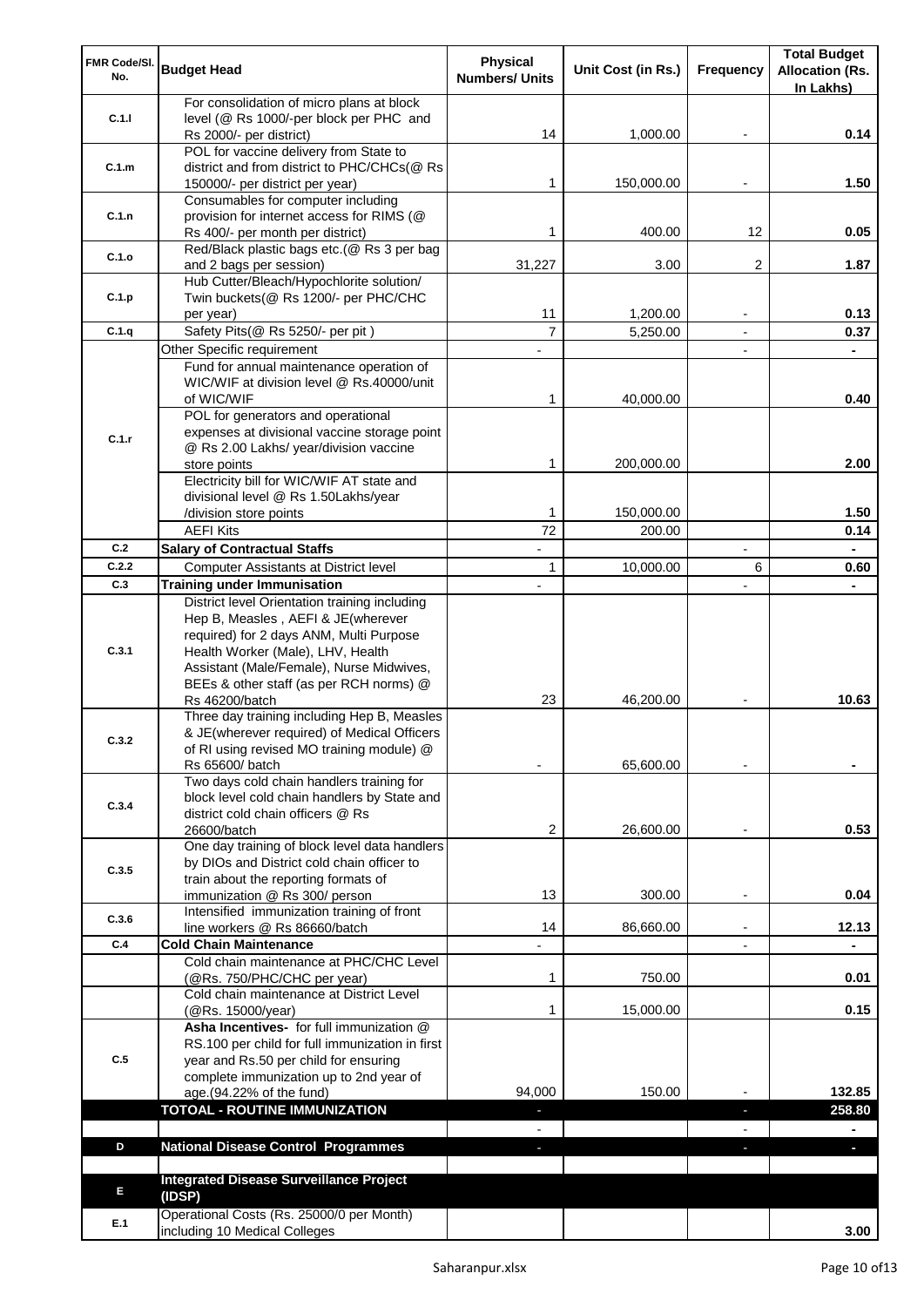| FMR Code/SI.<br>No. | <b>Budget Head</b>                                                                                                                                                                                                                                                    | <b>Physical</b><br><b>Numbers/ Units</b> | Unit Cost (in Rs.) | Frequency | <b>Total Budget</b><br><b>Allocation (Rs.</b><br>In Lakhs) |
|---------------------|-----------------------------------------------------------------------------------------------------------------------------------------------------------------------------------------------------------------------------------------------------------------------|------------------------------------------|--------------------|-----------|------------------------------------------------------------|
| E.2                 | Remuneration for Contractual Human Resource                                                                                                                                                                                                                           |                                          |                    |           |                                                            |
| E.2.1               | Epidemiologist (Rs. 27500-44000)                                                                                                                                                                                                                                      |                                          |                    |           | 3.96                                                       |
| E.2.2               | Microbiologist (Rs. 27500-44000)                                                                                                                                                                                                                                      |                                          |                    |           |                                                            |
| E.3.2               | Data Manager (Rs. 18000 per Mth)                                                                                                                                                                                                                                      |                                          |                    |           | 2.16                                                       |
| E.3.3               | Data Entry Operator (Rs. 11000/mth)                                                                                                                                                                                                                                   |                                          |                    |           | 1.32                                                       |
|                     | <b>Training</b>                                                                                                                                                                                                                                                       |                                          |                    |           |                                                            |
|                     | Medical Officers (3 days) @ Rs 50000 /                                                                                                                                                                                                                                |                                          |                    |           |                                                            |
| E.8                 | Batch, for one batch<br><b>Hospital Pharmacists/Nurses Training (1</b>                                                                                                                                                                                                |                                          |                    |           | $\blacksquare$                                             |
|                     | day) @ Rs.38000 / Batch for 1 batch                                                                                                                                                                                                                                   |                                          |                    |           |                                                            |
|                     | One Day Training of Medical College Doctors                                                                                                                                                                                                                           |                                          |                    |           |                                                            |
| E.8                 | Costs on account of Newly Formed Districts                                                                                                                                                                                                                            |                                          |                    |           |                                                            |
|                     | <b>TOTAL-IDSP</b>                                                                                                                                                                                                                                                     |                                          |                    |           | 10.44                                                      |
|                     |                                                                                                                                                                                                                                                                       |                                          |                    |           |                                                            |
|                     | <b>National Vector Borne Disease Control</b>                                                                                                                                                                                                                          |                                          |                    |           |                                                            |
| F                   | Programme (NVBDCP)                                                                                                                                                                                                                                                    |                                          |                    |           |                                                            |
| F.1.1               | <b>Malaria</b>                                                                                                                                                                                                                                                        |                                          |                    |           |                                                            |
| F.1.1.b             | <b>ASHA Incentives</b>                                                                                                                                                                                                                                                |                                          |                    |           | 1.75                                                       |
| F.1.1.d             | Monitoring, Evaluation & Supervision &                                                                                                                                                                                                                                |                                          |                    |           |                                                            |
|                     | Epidemic preparedness including mobility                                                                                                                                                                                                                              |                                          |                    |           | 1.50                                                       |
| F.1.1.e             | IEC/BCC                                                                                                                                                                                                                                                               |                                          |                    |           | 0.42                                                       |
| F.1.1.g             | <b>Training/Capacity Building</b>                                                                                                                                                                                                                                     |                                          |                    |           | 0.25                                                       |
|                     | <b>Sub Total - Malaria</b>                                                                                                                                                                                                                                            |                                          |                    |           | 3.92                                                       |
| F.1.2               | Dengue & Chikungunya                                                                                                                                                                                                                                                  |                                          |                    |           |                                                            |
| F.1.2.a(iⅈ)         | Strengthening Surveillance for Apex Referral<br>Lab & Sentinel Surveillance Hospital                                                                                                                                                                                  |                                          |                    |           | 1.00                                                       |
| F.1.2.c             | Monitoring/Supervision and Rapid Response                                                                                                                                                                                                                             |                                          |                    |           | 0.30                                                       |
| F.1.2.d             | <b>Epidemic Preparedness</b>                                                                                                                                                                                                                                          |                                          |                    |           | 0.10                                                       |
| F.1.2.e             | Case Management                                                                                                                                                                                                                                                       |                                          |                    |           | 0.10                                                       |
| F.1.2.f             | <b>Vector Control And Environmental</b>                                                                                                                                                                                                                               |                                          |                    |           |                                                            |
|                     | Management                                                                                                                                                                                                                                                            |                                          |                    |           |                                                            |
| F.1.2.g             | IEC/ BCC for Social Mobilization                                                                                                                                                                                                                                      |                                          |                    |           | 0.30                                                       |
| F.1.2.i             | Training/ Workshop                                                                                                                                                                                                                                                    |                                          |                    |           | 0.30                                                       |
|                     | Sub Total - Dengue & Chikungunya                                                                                                                                                                                                                                      |                                          |                    |           | 2.10                                                       |
| F.1.3               | <b>AES/JE</b><br>Strengthening of Sentinel sites which will                                                                                                                                                                                                           |                                          |                    |           |                                                            |
| F.1.3.a             | include Diagnostics and Case Management,<br>supply of kits by Gol                                                                                                                                                                                                     |                                          |                    |           | 5.50                                                       |
| F.1.3.b             | IEC / BCC Activities & printing material<br>pertaining to JE / AES                                                                                                                                                                                                    |                                          |                    |           | 2.40                                                       |
|                     | Capacity Building in case management of                                                                                                                                                                                                                               |                                          |                    |           |                                                            |
| F.1.3.c             | Medical Officer and paramedical from                                                                                                                                                                                                                                  |                                          |                    |           |                                                            |
|                     | PHC/CHC at district level.                                                                                                                                                                                                                                            |                                          |                    |           | 3.00                                                       |
| F.1.3.d             | Monitoring and supervision                                                                                                                                                                                                                                            |                                          |                    |           | 1.00                                                       |
| F.1.3.e             | Procurement of Insecticides (Technical<br>Malathion)                                                                                                                                                                                                                  |                                          |                    |           | 4.40                                                       |
| F.1.3.f             | Thermal Fog Machine (Small) @ 0.85<br>lac/machine                                                                                                                                                                                                                     |                                          |                    |           | ۰.                                                         |
|                     | Operational cost for Malathion fogging (As                                                                                                                                                                                                                            |                                          |                    |           |                                                            |
| F.1.3.g             | per Availability of 3 MT Technical Malathion<br>per district)                                                                                                                                                                                                         |                                          |                    |           | 0.25                                                       |
|                     | Paediatric ICU Establishment and HR &                                                                                                                                                                                                                                 |                                          |                    |           |                                                            |
| $F.1.3.$ j          | operational cost for Paediatric ICU in<br><b>Endemic Districts</b>                                                                                                                                                                                                    |                                          |                    |           |                                                            |
| F.1.3.k             | ASHA Insentivization for sensitizing<br>community                                                                                                                                                                                                                     |                                          |                    |           | 0.40                                                       |
|                     | Sub Total - AES/JE                                                                                                                                                                                                                                                    |                                          |                    |           | 16.95                                                      |
| F.1.4               | <b>Lymphatic Filariasis</b>                                                                                                                                                                                                                                           |                                          |                    |           |                                                            |
| F.1.4.a             | State Task Force, STAC Meeting, printing<br>forms & register/ Mobility support, district<br>coordination meeting, sensitization of media<br>etc., Morbidity management, monitoring &<br>supervision and mobility support for Rapid<br>response including Line listing |                                          |                    |           |                                                            |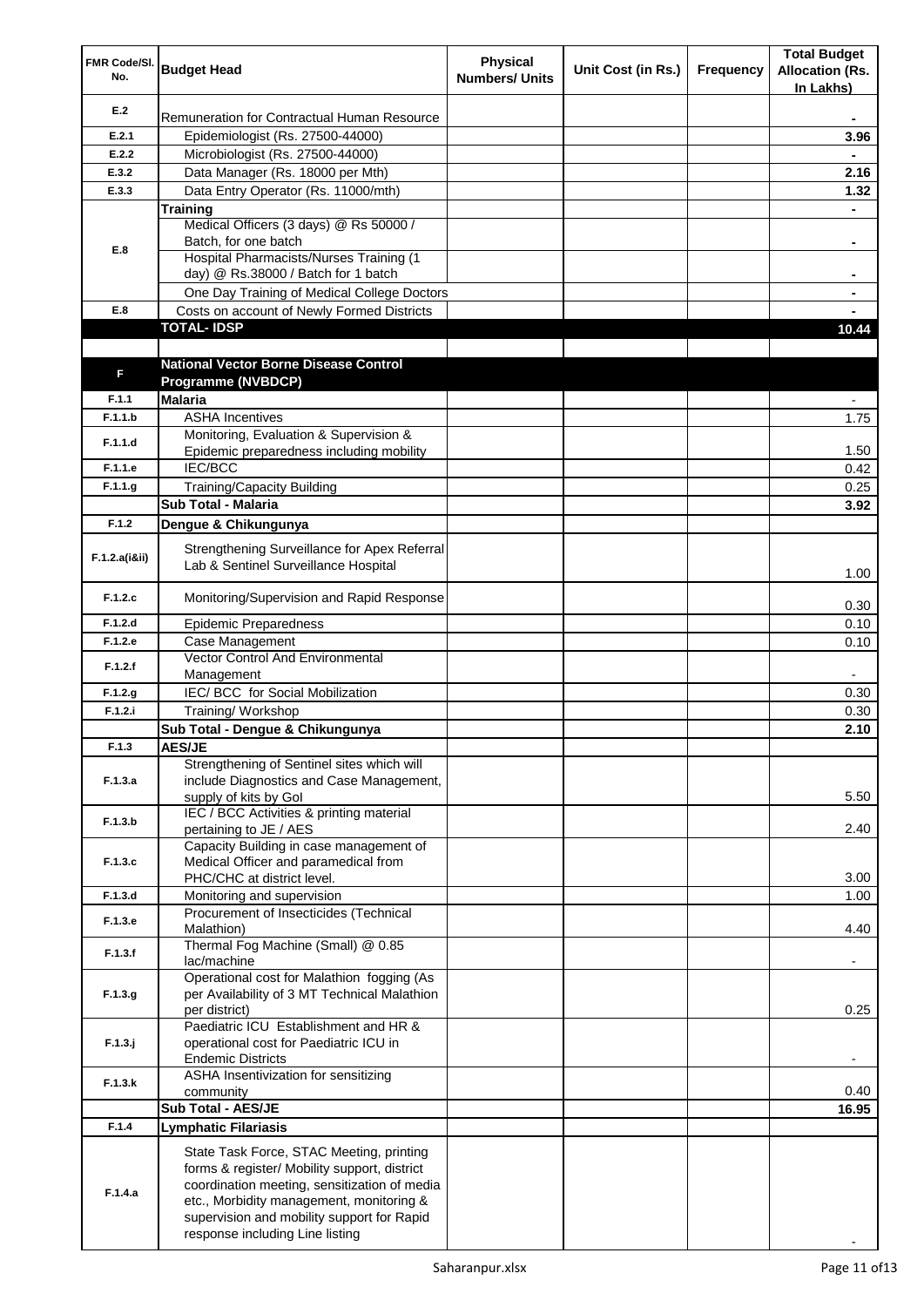| FMR Code/SI.        |                                                                                                                  | <b>Physical</b>       |                    |                          | <b>Total Budget</b>      |
|---------------------|------------------------------------------------------------------------------------------------------------------|-----------------------|--------------------|--------------------------|--------------------------|
| No.                 | <b>Budget Head</b>                                                                                               | <b>Numbers/ Units</b> | Unit Cost (in Rs.) | Frequency                | <b>Allocation (Rs.</b>   |
|                     |                                                                                                                  |                       |                    |                          | In Lakhs)                |
| F.1.4.b             | Micro Filaria Survey                                                                                             |                       |                    |                          |                          |
| F.1.4.c             | Post MDA Assessment by medical colleges<br>(Govt, & Private)/ ICMR institutions                                  |                       |                    |                          |                          |
| F.1.4.d             | Training / Sensitization of district level<br>officers on ELF & Drug Distributors /<br>Peripheral health workers |                       |                    |                          |                          |
| F.1.4.e             | Specific IEC/ BCC at State, districts, PHC,<br>Sub Centre & village lable VHSC/GKs                               |                       |                    |                          |                          |
| F.1.4.f             | Honorarium for Drug Distributors including<br>ASHA & Supervisors involve in MDA                                  |                       |                    |                          | $\blacksquare$           |
| F.1.4.h.ii          | M.F.Survey in Non Endemic districts                                                                              |                       |                    |                          | 0.70                     |
|                     | Sub Total - Lymphatic Filariasis                                                                                 |                       |                    |                          | 0.70                     |
| F.1.5               | Kalazar                                                                                                          |                       |                    |                          |                          |
| F.1.5               | Case Search/ Camp Approach                                                                                       |                       |                    |                          | $\overline{\phantom{a}}$ |
| F.1.5.a             | Spray Pumps & Accessories                                                                                        |                       |                    |                          |                          |
|                     |                                                                                                                  |                       |                    |                          |                          |
| F.1.5.b             | Operational Cost for Spray including Spray<br>Wages & Pending liability of spray wages                           |                       |                    |                          | $\blacksquare$           |
| F.1.5.c             | Mobility / P.O.L./ Supervision                                                                                   |                       |                    |                          | $\overline{\phantom{a}}$ |
| F.1.5.d             | Monitoring & Evaluation                                                                                          |                       |                    |                          |                          |
| F.1.5.e/<br>F.1.5.f | Training for Spraying /IEC/<br>BCC/Advocacy/Incentive to ASHA/Loss of<br>Wages                                   |                       |                    |                          |                          |
|                     | Sub Total - Kalazar                                                                                              |                       |                    |                          |                          |
|                     | <b>Cash grant for Decentralized commodities</b>                                                                  |                       |                    |                          |                          |
|                     | for Malaria + Filaria F.6                                                                                        |                       |                    |                          |                          |
| F.6(a,b,c,k)        | Drugs (Chloroquine, Primaquine 2.5/7.5mg)<br>and ACT                                                             |                       |                    |                          | 0.80                     |
| F.6.f               | D.E.C.                                                                                                           |                       |                    |                          | $\blacksquare$           |
| F.6.h               | Dengue<br>NS 1 antigen Kit                                                                                       |                       |                    |                          | $\blacksquare$           |
| F.6.i               | Larvicidal (Temephos, Bti(AS)/Bti (wp)(for                                                                       |                       |                    |                          |                          |
|                     | polluted and non polluted water)                                                                                 |                       |                    |                          | 0.40                     |
|                     | <b>Sub Total- Dec.Commodities</b>                                                                                |                       |                    |                          | 1.20                     |
|                     | <b>TOTAL-NVBDCP</b>                                                                                              |                       |                    |                          | 24.87                    |
|                     |                                                                                                                  |                       |                    |                          |                          |
|                     | <b>National Leprosy Eradication</b><br>Programme(NLEP)                                                           |                       |                    |                          |                          |
|                     |                                                                                                                  |                       |                    |                          |                          |
| G.1                 | <b>Case Detection and Management</b><br>Specific Plan for high endemic blocks of low                             |                       |                    |                          |                          |
| G.1.1               | endemic districts                                                                                                |                       |                    |                          |                          |
|                     | No. of High endemic blocks in Low endemic<br>Districts (ANCDR more than 10)                                      |                       |                    |                          |                          |
|                     | House to House Visit by Search team                                                                              |                       |                    | $\overline{\phantom{a}}$ | ٠                        |
|                     | Confrmaton of suspect                                                                                            |                       |                    |                          |                          |
|                     | Intensive IEC Activity                                                                                           |                       |                    |                          |                          |
| G.1.2               | <b>Services in Urban services</b>                                                                                |                       |                    |                          |                          |
|                     | Urban Project 2 Mega cities, 2 medium City                                                                       |                       |                    |                          |                          |
|                     | 2, 8 Medium City 1, 40 Townships                                                                                 |                       |                    |                          | 1.14                     |
| G.1.3               | <b>ASHA involvement</b>                                                                                          |                       |                    |                          |                          |
|                     | <b>ASHA Sensitization</b>                                                                                        |                       |                    |                          | 0.201                    |
|                     | <b>ASHA Incentive for Services</b>                                                                               |                       |                    |                          | 0.150                    |
| G.1.4               | <b>Materials &amp; Supplies</b>                                                                                  |                       |                    |                          | $\blacksquare$           |
|                     | Supportive Drugs & Dressing materials                                                                            |                       |                    |                          | 0.30                     |
|                     | Laboratory reagents and equipments                                                                               |                       |                    |                          |                          |
|                     | scalpels etc.                                                                                                    |                       |                    |                          | 0.08                     |
|                     | Printing works                                                                                                   |                       |                    |                          | 0.20                     |
| G.1.5               | <b>NGO Services</b>                                                                                              |                       |                    |                          | $\blacksquare$           |
| G.2                 | <b>DPMR</b>                                                                                                      |                       |                    |                          |                          |
|                     | MCR Protective Footwear (12500 pairs)                                                                            |                       |                    |                          | 0.40                     |
|                     | Aids Appliances, Self Care Kit items etc.<br>Welfare allowance for RCS patients @ Rs                             |                       |                    |                          | 0.10                     |
|                     | 8000                                                                                                             |                       |                    |                          | ٠                        |
|                     | Reimbursement to institutions for RCS                                                                            |                       |                    |                          |                          |
|                     | Screening cum Self Care Camp                                                                                     |                       |                    |                          | 0.10                     |